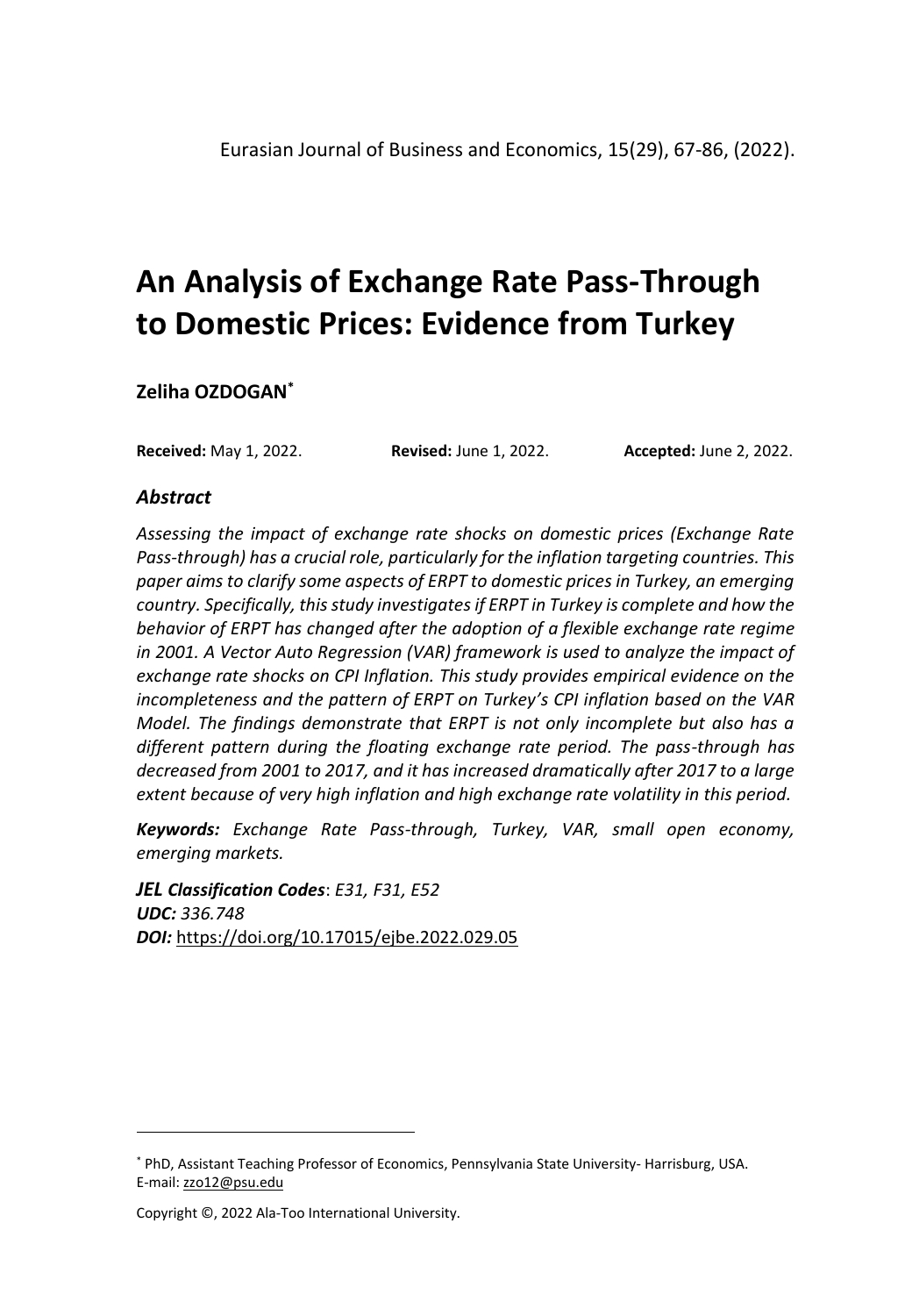# **1. Introduction**

Assessing the impact of exchange rate shocks on domestic prices has a crucial role in monetary policy, particularly for the inflation targeting countries. The effect of exchange rates on domestic prices is referred to as "exchange rate pass-through" to commodity prices (ERPT henceforth). ERPT is measured in percentage change in local currency (import) price resulting from a 1% change in the exchange rate. (Knetter, 1997). ERPT is especially vital for emerging small open economies where exchange rates are sensitive to capital flows, and dramatic exchange rate changes can have a substantial impact on inflation. The floating exchange rate regime allows significant fluctuations in the exchange rates, which can change the prices in the domestic economy substantially, making it harder to hit the inflation target. Given that volatile exchange rates can pose a major obstacle to price stability, it is imperative to understand the dynamics of ERPT as well as its magnitude for setting monetary policy, economic forecasting, and modeling macroeconomic policymaking.

This study aims to clarify some aspects of ERPT to domestic prices for Turkey, an emerging open economy. Accordingly, this research investigates whether ERPT to Turkey has been complete or not over the last decades. In addition, this study examines whether the behavior of ERPT has changed after May 2001's adoption of a flexible exchange rate regime and whether it has changed after Turkey started experiencing high exchange rate volatility and high inflation in the last four years. This paper contributes to the extant literature by allowing a better understanding of the dynamics of ERPT to Turkey's inflation using a data set that includes the 2018- 2022 period of very high exchange rate volatility.

This study uses a Vector Auto Regression (VAR) framework to investigate the impact of exchange rate shocks on CPI inflation during the pre-float and floating periods in Turkey. Impulse response functions and variance decompositions are used to analyze the impact of regime change on the behavior and the adjustment speed of ERPT.

This study proceeds as follows. The next section reviews the literature on the ERPT in general and for Turkey. The third and fourth sections present the data, descriptive observations of the data and methodology. The fifth and sixth sections present the findings of the empirical analysis and robustness tests. The last section concludes.

# **2. Literature Review**

## **2.1. The General ERPT Literature**

The open economy macroeconomic models assumed that the "law of one price," which states that the domestic currency price of any good "i" is equal to the exchange rate times the foreign-currency price of the same good, can explain the behavior of exchange rates. The "law of one price" assumption and basic hypothesis connecting the prices with exchange rates (Purchasing Power Parity; PPP in short) in international economics has been invalidated by many empirical tests. The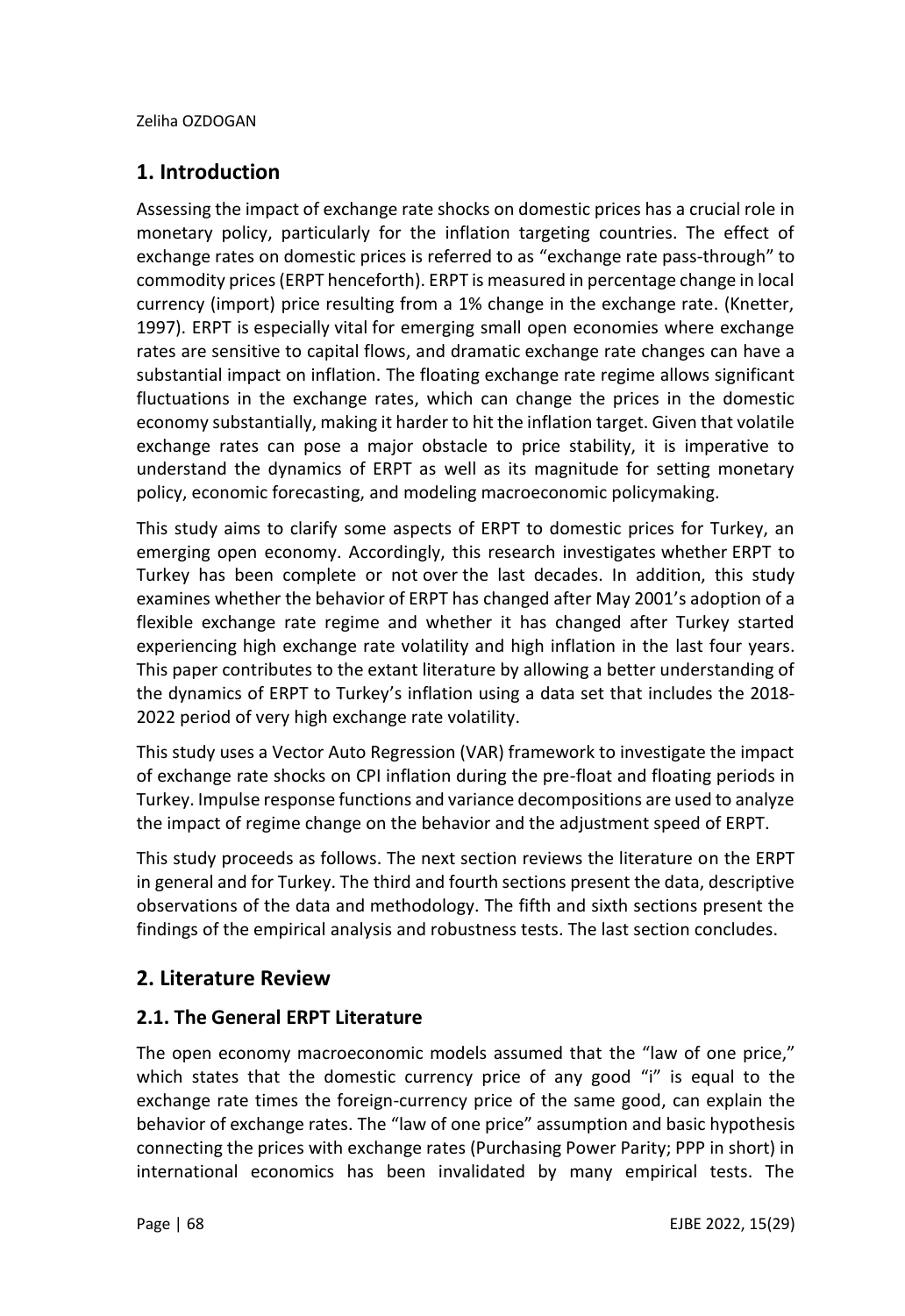deviations in relative PPP may result from differences in the transportation costs or different mark-ups charged by different firms in different territories (Burstein & Gopinath, 2014). A considerable literature has evolved, explaining why this assumption is invalid and the implications of this invalidation for monetary policy as a response to a currency's exchange rate depreciation or appreciation, among other things. (Ihrig et al., 2006).

Many studies that examined ERPT using either macro or microdata have similar conclusions on the incompleteness of ERPT and the decline of ERPT in the last decades. ERPT literature is reviewed in the next paragraphs, first in terms of the approach, then in terms of their conclusions.

The ERPT literature, mostly in the 1980s, focuses on explaining the effect of pricing behavior (e.g., the currency used for invoicing, the role of mark-up pricing, price discrimination, and competitive strategy) of the firms on the ERPT (Krugman, 1987; Dornbusch, 1987). In the 1990s and 2000s, the research was also focused on the effect of macroeconomic variables such as macroeconomic stability, inflation, exchange rate regimes, and financial integration on the pass-through. (Taylor, 2000; Devereux, Engel, & Tille, 2003)

Campa and Goldberg (2002) formalize the concept of pass-through in order to examine the prevalence of the "producer currency pricing"-exporter firm sets the prices in its own currency- (PCP) and the "local currency pricing" -exporter firm sets the prices in the currency of the country to which it exports-(LCP), and then they examine the roles of microeconomic versus macroeconomic determinants on ERPT into import prices in the 25 OECD countries. They find that PCP is more prevalent in the long run. They demonstrate that pass-through estimates are consistent with the profit maximization of the industry. They argue that the most significant determinants of ERPT are microeconomic reasons. In fact, the observed decline in ERPT is a consequence of a shift in the composition of the import basket from the goods which are relatively more exchange rate-sensitive (such as energy) to the goods with the less sensitivity (such as manufacturing goods) (Campa & Goldberg, 2002). This result is consistent with other studies mentioning the currency of invoices will determine the level of exchange rate pass-through when prices are sticky. (Campa & Goldberg, 2005; Choudhri & Hakura, 2015; Gopinath & Itskhoki, 2010; Flodén & Wilander, 2006). They argue that exporters were facing stronger competition choosing to invoice in local currencies to keep prices stable, decreasing ERPT. Due to foreign currency pricing, prices in highly dollarized economies tend to respond more to changes in currencies when compared to other countries (Ha et al., 2020; Carranza et al., 2009; Sadeghi et al., 2015). Some retailers prefer to absorb exchange rate fluctuations to maintain stable prices and increase their market share, which decreases the ERPT to consumer prices (Devereux, Engel, & Storgaard, 2003).

Friberg (1997) also conducts his analyses on the micro-level when he tries to answer the question of which currency exporters should set their prices. He argues that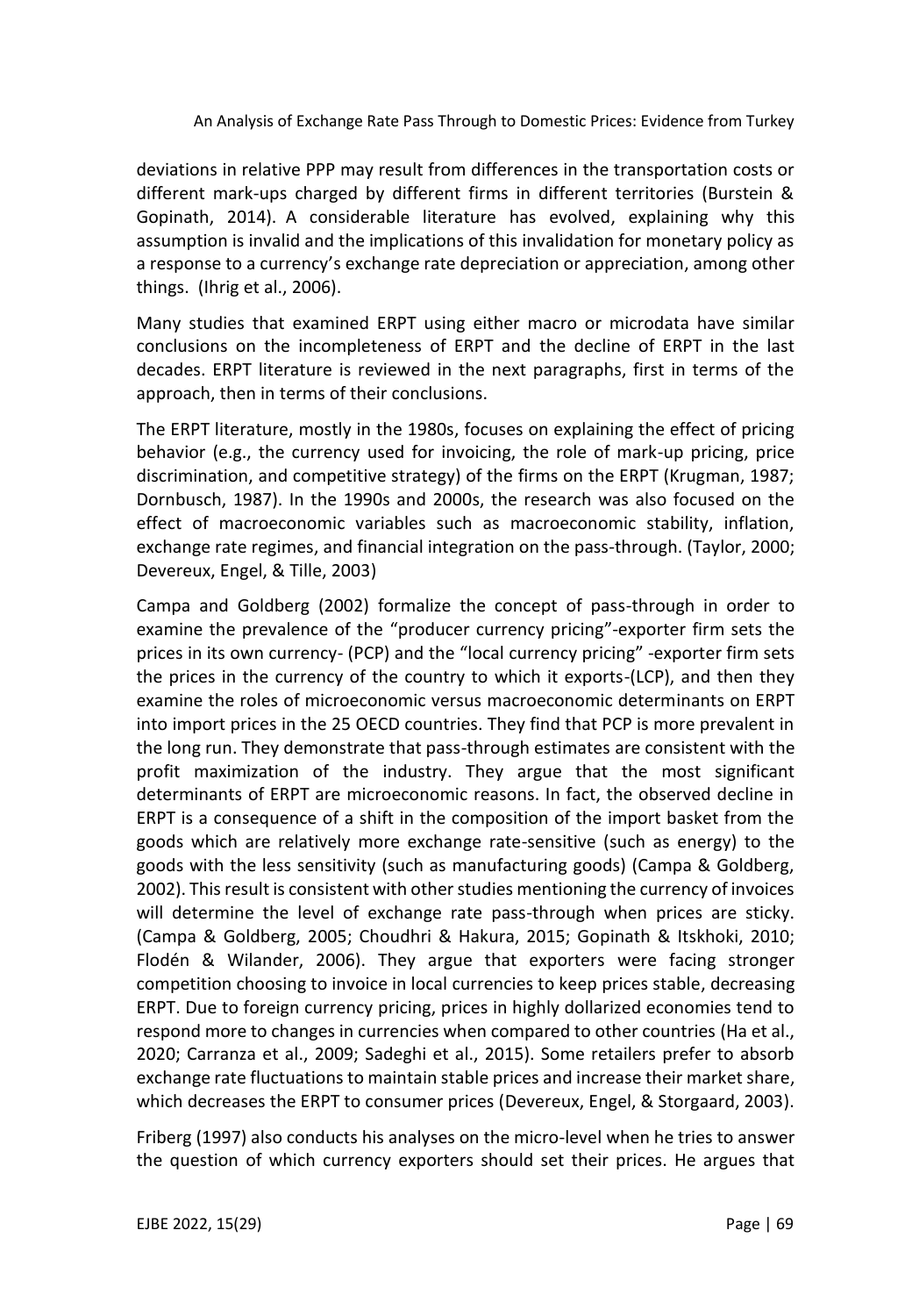micro-level analysis is important to understand the macro issues. Friberg's idea about the importance of microeconomics to understand the dynamics of macroeconomics is supported by Campa and Goldberg (2005), arguing that stability of the macro environment and strategic pricing in segmented markets –along with the technical issues such as the composition of the imports – is crucial to understand the pass-through results. Campa and Goldberg (2005) argue that "macroeconomic variables play a significant but limited role in explaining cross-country differences in levels of pass-through elasticities."

The substantial portion of the literature on ERPT has two conclusions. First, the "law of one price" is violated by large margins, and the ERPT is far from being complete in both developed and developing countries (Frankel et al., 2005; Velickovski & Pugh, 2011). Second, ERPT is declining over time for some countries but is increasing over time for others (Forbes et al., 2020). Assuming the validity of these conclusions, many empirical studies examine why there is substantial variation in ERPT and why it is incomplete.

ERPT has decreased in many countries in the last decades. Ihrig et al. (2006) found that ERPT is declining in import prices as well as consumer prices for all of the G-7 countries, and Marazzi et al. (2005) report that ERPT to US import prices has declined substantially during the last decade. Frankel et al. (2005) contend that the degree and the adjustment speed of ERPT in emerging countries have also declined during the last decade. Yet, Ca'Zorzi et al. (2007) of the European Central Bank, in their examination of the degree of exchange rate pass-through to prices in 12 emerging countries, including Turkey, find that the ERPT to emerging countries is always higher than the pass-through to developed countries. Velickovski and Pugh (2011) find that exchange rate pass-through to consumer prices is significantly and substantially higher in transition economies than in developed economies, comparing 23 developed and 12 transition economies. Although emerging countries experience higher and faster ERPT relative to developed countries, incomplete pass-through is no longer a luxury for industrialized countries (Frankel et al., 2005). Frankel et al. (2005) and Cheikh and Zaied (2020) also note that monetary climate affects the ERPT. They both find that pass-through coefficients are significantly higher in high inflationary environments. This is consistent with some other studies concluding that there is a positive relationship between the degree of ERPT and the inflation level in the country (Taylor, 2000; Choudri & Hakura, 2001; Ca'Zorzi et al., 2007; Darvas, 2001; Forbes et al., 2017); credible and anti-inflationary monetary policies have a tendency towards lower consumer price pass-through (Gagnon & Ihrig 2004; Ha et al., 2020); and perception of lower and persistent inflation gives rise to decline in ERPT (Taylor, 2000). Taylor (2000) explains the relationship between ERPT and prices in terms of a firm behavior based on monopolistic competition and staggered price setting. The firms' response to an increase in costs as a result of the depreciation or others is related to the cost increase. Regimes with high inflation have more persistent costs; therefore, ERPT is higher when the inflation is high (Alper, 2003),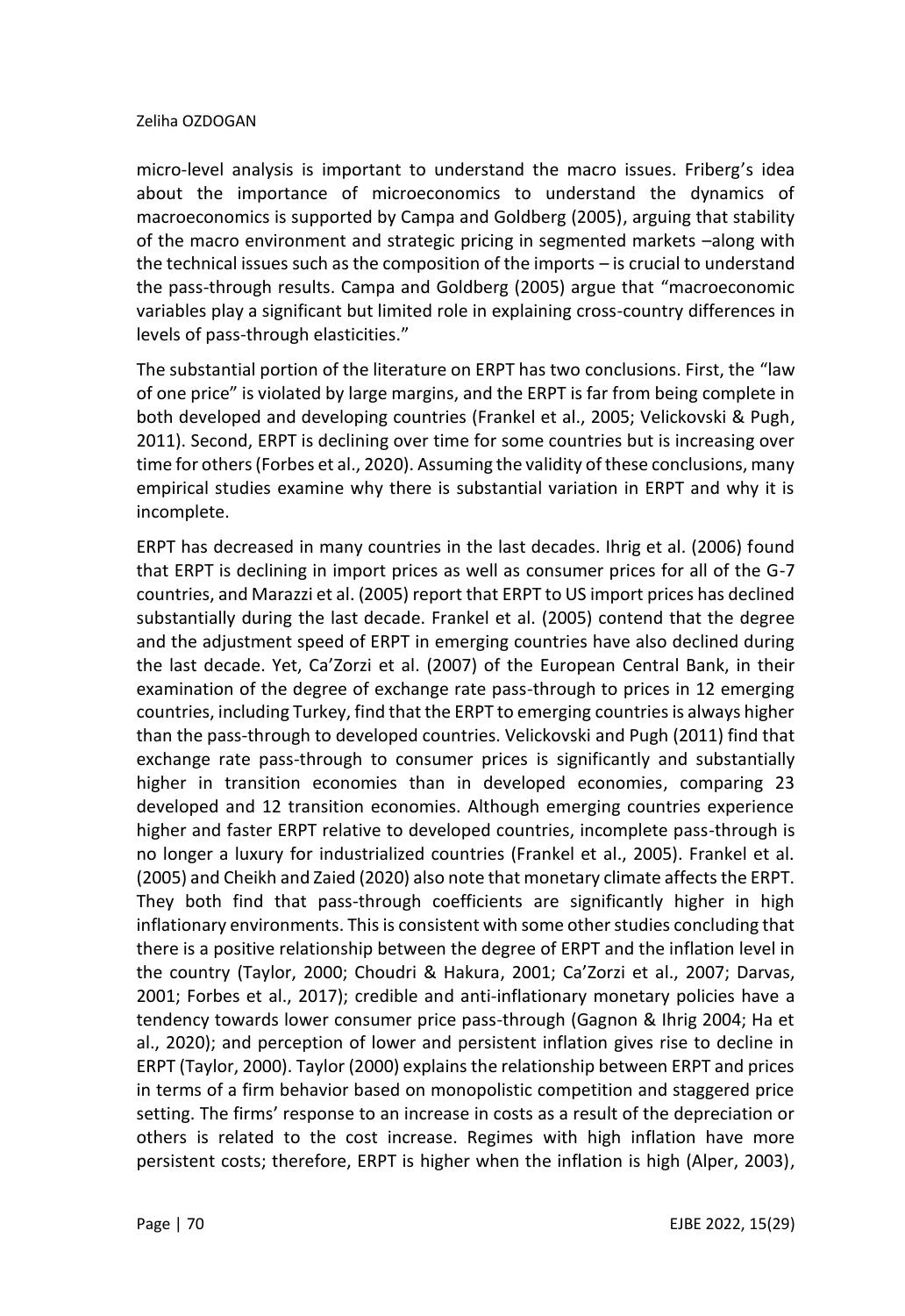which is in line with Campa and Goldberg (2005). According to Mann (1986), regimes with high exchange rate volatility experience lower ERPT, which contradicts Campa et al. (2005) study finding exchange rate volatility is noisy but pass-through rates to import prices are lower for countries with low exchange rate volatility analyzing 23 OECD countries. It is also highly likely that exchange rate shocks are more persistent and permanent under pegged or fixed exchange rate regimes. (Tunc & Kilinc, 2018).

McCarthy (1999, 2007) examined the impact of exchange rates and import prices on domestic PPI and CPI in selected (nine) industrialized economies. McCarthy using a VAR model to incorporate a distribution chain of pricing, finds that exchange rate pass-through has a modest effect on domestic price inflation over the post-Bretton Woods era. This is consistent with Ha et al. (2020) study, which argues the existence of a downward trend in ERPT estimates for 55 countries using a structural VAR model. In contrast, Mihaljek and Klau (2001), in their study examining the ERPT in thirteen emerging countries, including Turkey, find that ERPT has a strong effect on domestic price inflation. Mihaljek and Klau (2001), in their comments, note that the exchange rate does not only affect the prices but also affects the expectations and predictions of future inflation. Warjiyo and Hutabarat (2002, as cited in Alper, 2003), in their review of previous studies on the nexus of inflation expectations and exchange rate, note that the past inflation and exchange rate accounts for the 65 % of inflation expectation.

Devereux, Engel, and & Storgaard (2003) point out the importance of the macro-level stability to have a low level of ERPT with a model of endogenous pass-through. They argue that countries with low volatility of money growth will experience low rates of ERPT, whereas countries with highly volatile money growth will have higher ERPT.

Ha et al. (2020) finds that the countries with less flexible exchange rate regimes generally have higher ERPTs. Also, countries having inflation-targeting central banks tend to have lower ERPT providing evidence that a price stability commitment by central banks weakens the responsiveness of inflation to exchange rate shocks (Gagnon & Ihrig, 2004; Ha et al., 2020).

Marazzi et al. (2005) explain the reason for the decline in ERPT in the US as the increasing presence of Chinese exporters in US imports. In fact, the increase in imports from China over the past decades shifted the composition of the importing bundle towards manufacturing products which increased the competition among exporters. This contributes to the decline in ERPT into the import prices in the US and the other OECD countries having substantial imports from China. (Marazzi et al., 2005).

The Chinese domination in the global manufacturing industry has come along with two macro phenomena: cross-border manufacturing and financial integration. Crossborder production accelerates the decline in ERPT (Aksoy & Riyanto, 2000; Hegji, 2003, as cited in Ihrig et al., 2006). In addition to cross-border manufacturing, increasing financial integration involving lower trade costs is another crucial factor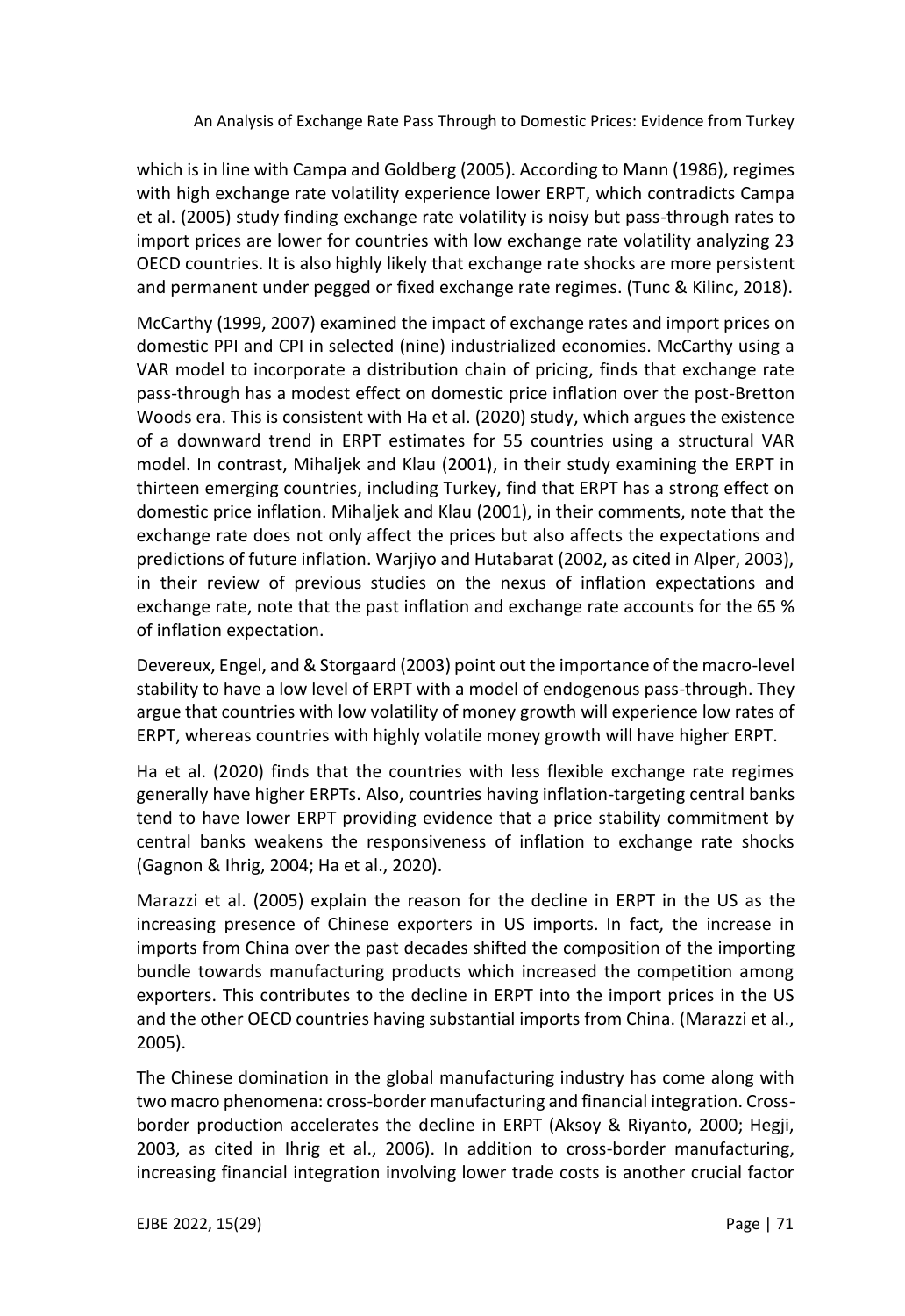in the decline in ERPT (Gust et al., 2005). However, Ca'Zorzi et al. (2007) find only weak empirical support for the presence of a positive relationship between ERPT and import openness which is an aspect of financial integration.

An emerging venue for the ERPT literature is the analysis of the underlying shocks triggering exchange rate movements (Shambaugh, 2008; Forbes et al., 2018; Ha et al., 2020). All these studies emphasize the importance of understanding the nature of the macroeconomic shocks that trigger an exchange rate movement. Forbes et al. (2018) find that ERPT is low following domestic demand shocks and relatively high following domestic monetary policy shocks in the UK. Understanding the dynamics of different ERPT responses after each macroeconomic shock is very crucial to setting up an appropriate monetary policy response (Forbes et al., 2018).

## **2.2. The Literature on ERPT in Turkey**

Leigh and Rossi (2002) examine the effect of exchange rate movements on prices in Turkey using a Vector Autoregression model. They find that the impacts of exchange rate shocks are mostly felt in the first four months, although the impact lasts for about one year. They also find that estimated pass-through is near complete in a shorter time and larger relative to other key emerging countries (Leigh & Rossi, 2002). Leigh and Rossi (2002) estimate that the exchange rate shocks pass through to CPI and WPI by 45 % and 60 %, respectively, by the eleventh month; and Arbatli (2005) reports the ERPT to CPI and WPI at 39 % and 49 % respectively by the eight months in Turkey. Alper (2003) obtains similar results by using the Error Correction Models with data from 1987 to 2003. To Alper (2003), the main causes of the high ERPT are the past economic crises of Turkey and the high degree of openness. Arbatli's (2005) finding somewhat supports Alper's (2003) conclusion. Arbatli (2005), in her investigation of ERPT in Turkey from 1991 to 2004, finds that ERPT is lower during periods with higher exchange rate depreciation and periods with lower inflation. Yilmazkuday (2022) analyzes the drivers of Turkish inflation using a structural VAR model for 2005 to 2021. He concludes that the exchange rate passthrough into Turkish inflation is about 26% in the long run, which is the second most important shock after the oil price shocks to inflation, in line with the previous studies. Exchange rate shocks account for 17% of the variation in Turkish inflation (Yilmazkuday, 2022).

Alper (2003), Arbatli (2005), and Leigh and Rossi (2002) do not distinguish the regime shift to the floating exchange rate regime in 2001 in their study. Therefore, the validity of the findings in those three studies is highly questionable for Turkey's position after 2001, when the country's exchange rate regime was switched from a fixed to a floating one. On the other hand, the studies of Ca'Zorzi et al. (2007), Kara and Ogunc (2005), and Yilmazkuday (2022) shed some light on the most effective duration and degree of ERPT in Turkey during the floating exchange rate regime. Ca'Zorzi et al. (2007), in their aforementioned study, report that the ERPT is higher in emerging countries like Turkey than the developed countries.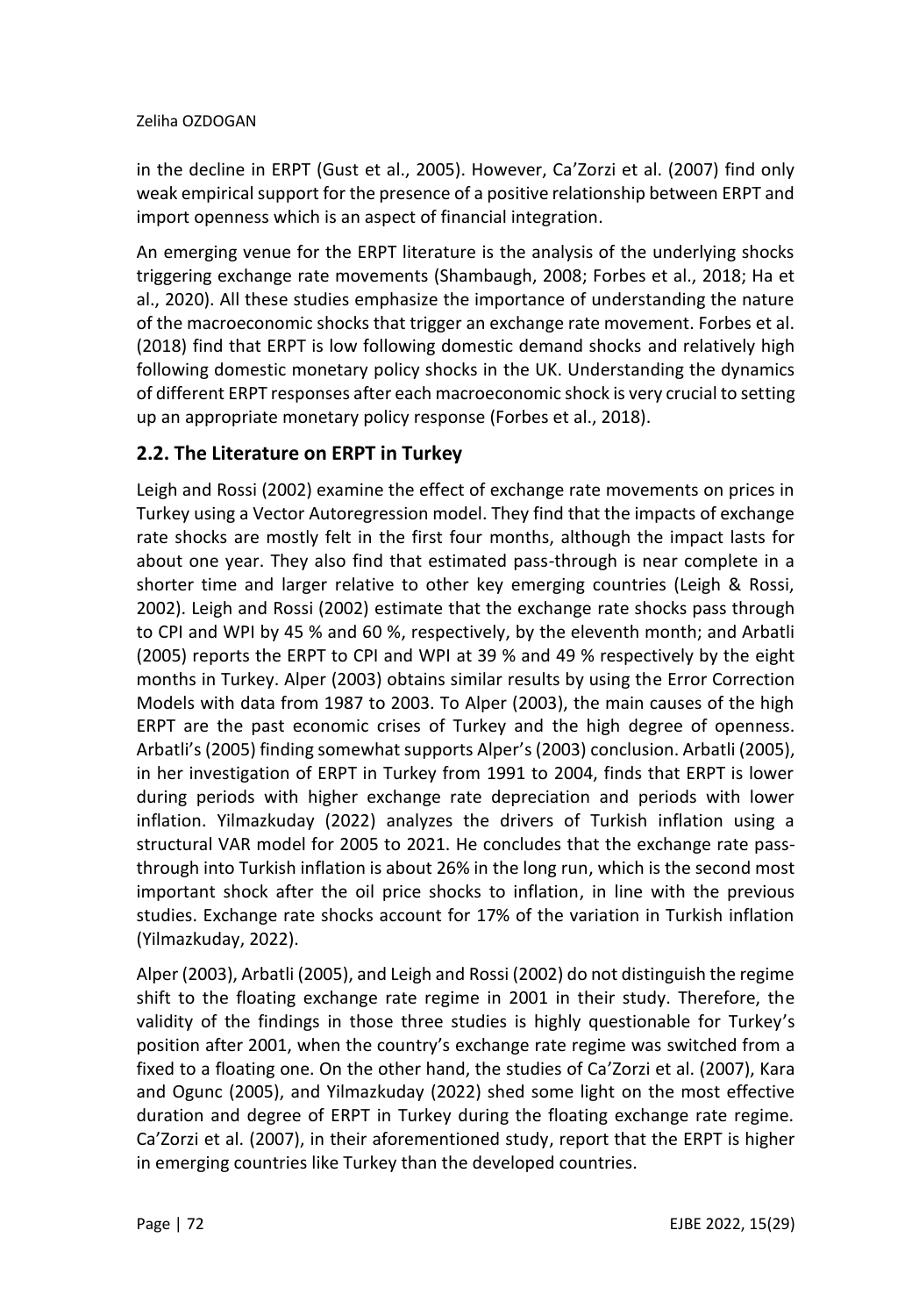Kara and Ogunc (2005) estimate the ERPT into import and domestic prices before (1995-2001) and after (2001-2004) the floating period in Turkey. Kara and Ogunc (2005) find that ERPT has weakened after the adoption of a floating exchange rate regime in 2001. More specifically, the long-term (i.e., 24 months) aggregated ERPT in the core CPI measure has declined from 46 % in the pre-float period to 30% in the floating period. In addition, it takes 4-5 months for completion of 80% of the total long-run ERPT in the pre-floating period, while it takes about 10-11 months for that in the post-floating period (Kara & Ogunc, 2005).

Kara and Ogunc's(2005) study demonstratesthat the change in the Turkish exchange rate policy, along with successive disinflation implementations after May 2001, has significantly altered the behaviors of exchange rate and inflation after 2001. Employing the Granger causality test between the exchange rate and the inflation for the two periods, before and after the adoption of the floating exchange rate regime, the study finds that there is a causal relationship that runs from the exchange rate to inflation for the pre-float period, while there is no such causal relationship for the floating period. On the other hand, they argue that the exchange rate shock has a significant impact on inflation even in the floating exchange rate regime if the exchange rate shock is persistent. Kara and Ogunc (2005) observe that the exchange rate shocks were not persistent and one-sided during the floating regime period that they conducted their analyses. Kara and Ogunc's(2005) study has a limited time span after the floating period. Turkey adopted an inflation targeting regime with a twoyear adjustment period after switching to floating its currency. This new dynamic needs to be analyzed with a larger time span.

Kara and Ogunc (2008) and Yunculer (2011) analyze pass-through to Turkish prices using a VAR framework during the inflation targeting period. Yunculer (2011) has found that pass-through is higher for producer prices than consumer prices. Both studies conclude that the degree of ERPT has weakened and slowed substantially after the adoption of an inflation targeting regime for their analyzed time spans (Kara & Ogunc, 2008; Yunculer, 2011).

Tunc and Kilinc (2018) demonstrate that ERPT sustained its relatively high level even after adopting inflation targeting regime. Their study includes the 2006-2015 period when Turkey actively used inflation targeting. Tunc and Kilinc (2018) use a Structural VAR analysis to include the global variables like world energy prices exogenously in their model, finding that ERPT is close to 18% in Turkey.

Butkiewicz and Ozdogan (2014) analyzed the monetary transmission mechanism in Turkey before and after the 2001 financial crisis. Using a VAR model, they confirm that the strength of the exchange rate channel has increased and exchange rate passthrough has declined after the floating of the Turkish Lira, which is consistent with the literature.

This paper contributes to the literature by analyzing the impact of exchange rate regime change on pass-through as well as the evolution of ERPT in transitioning to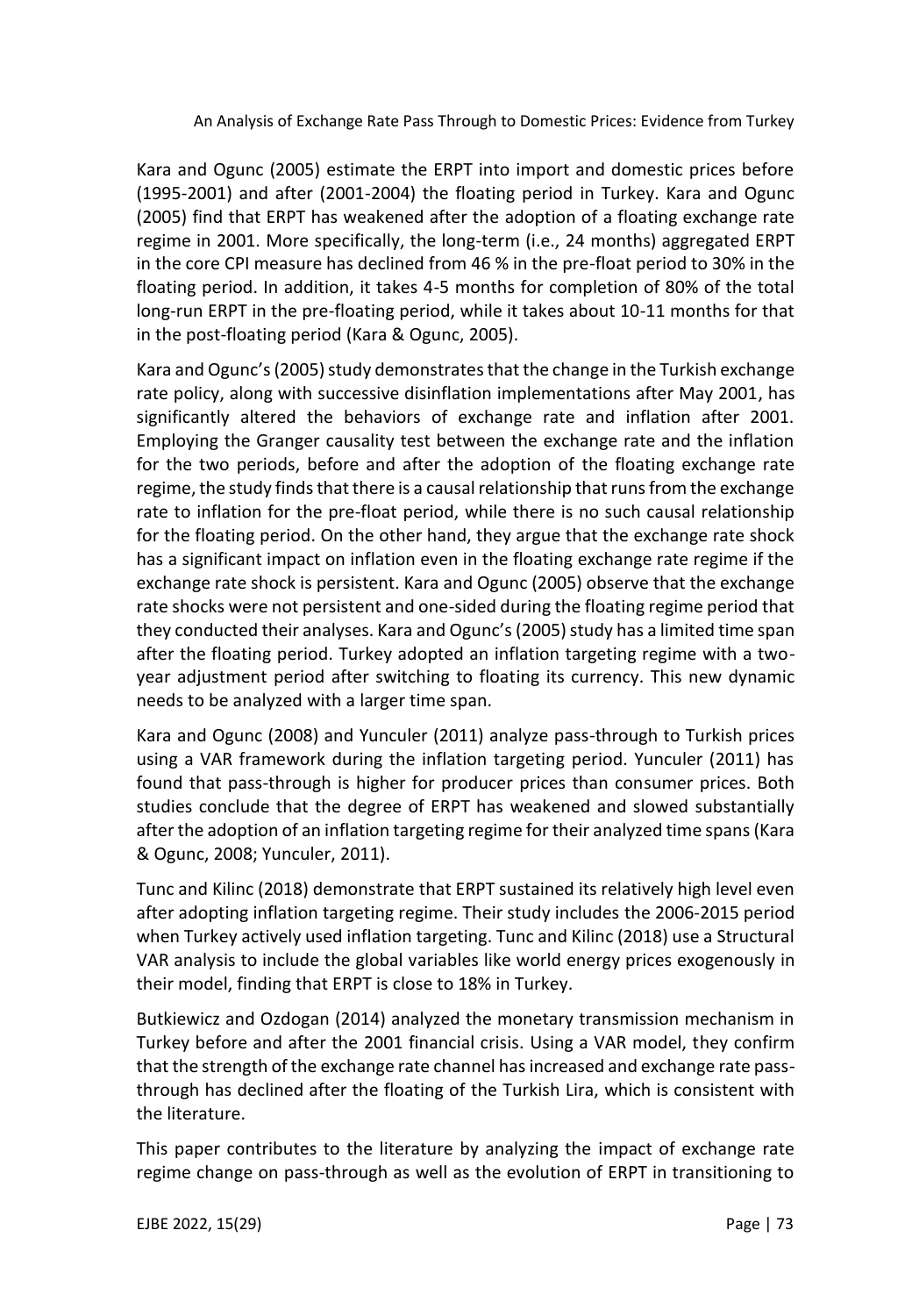more formal inflation targeting during the floating period. Also, this study sheds light on whether the ERPT dynamics have changed after Turkey started experiencing higher inflation and higher exchange rate volatility in the last four years.

ERPT is still relatively high in Turkey compared to developed countries. It needs to be analyzed whether ERPT dynamics have changed with very volatile exchange rates in the last four years, including the COVID recession period. In order to offer an effective monetary policy response to achieve price stability, policymakers must have a good understanding of the dynamics of the exchange rate pass-through mechanism in Turkey.

# **3. Data and Descriptive Observations**

To study exchange rate pass-through to Turkey's consumer prices, Consumer Price Index (CPI), nominal US \$/TL exchange rate, import price index, and the output gap are used on a monthly basis based on the considerations regarding the pricing along with a distribution chain model of McCarthy (1999). Table 1 presents the summary of variables, acronyms used in the model, measurement, and sources of the variables. The exchange rate is the nominal monthly average Turkish Lira value of the US dollar. A recent study shows that 60% of Turkish imports are invoiced in US dollars, although only an average of 6% of its imports are from the US (Gopinath, 2015). Based on this information, a change in the import price index in US Dollars is used to capture the import price shocks on a global scale, as in Yunculer (2011). Change in CPI price index is used to represent the price change in imported and domestically produced final goods and services in the economy to capture direct and indirect effects of shocks. The output gap is used to capture demand shocks in the economy. The output gap is produced with HP-filter on the seasonally adjusted Industrial Production Index as in Yunculer (2011).

| Variable              | Acronym     | Measurement                                          | Source                                    |  |
|-----------------------|-------------|------------------------------------------------------|-------------------------------------------|--|
| Output Gap            | gap         | Cyclical component of<br>Industrial Production Index | OECD database,<br>manual calculation      |  |
| Import Price Index    | $\pi$ imp   | Index                                                | Turkish Statistical<br>Institute          |  |
| Nominal Exchange Rate | exc         | US \$/TL                                             | <b>IMF Financial</b><br><b>Statistics</b> |  |
| Consumer Price Index  | $\pi^{cpi}$ | Index                                                | <b>IMF Financial</b><br><b>Statistics</b> |  |

## **Table 1. Variables in the VAR model**

The analysis covers monthly data from the beginning of 1997 until January 2022 since the import price index data series started in January 1997. Data is divided into two sub-samples for VAR analysis to capture the exchange rate regime change in 2001. The first sample consists of pre-float years between January 1997 to January 2001. The second sample includes the years of the floating exchange rate regime from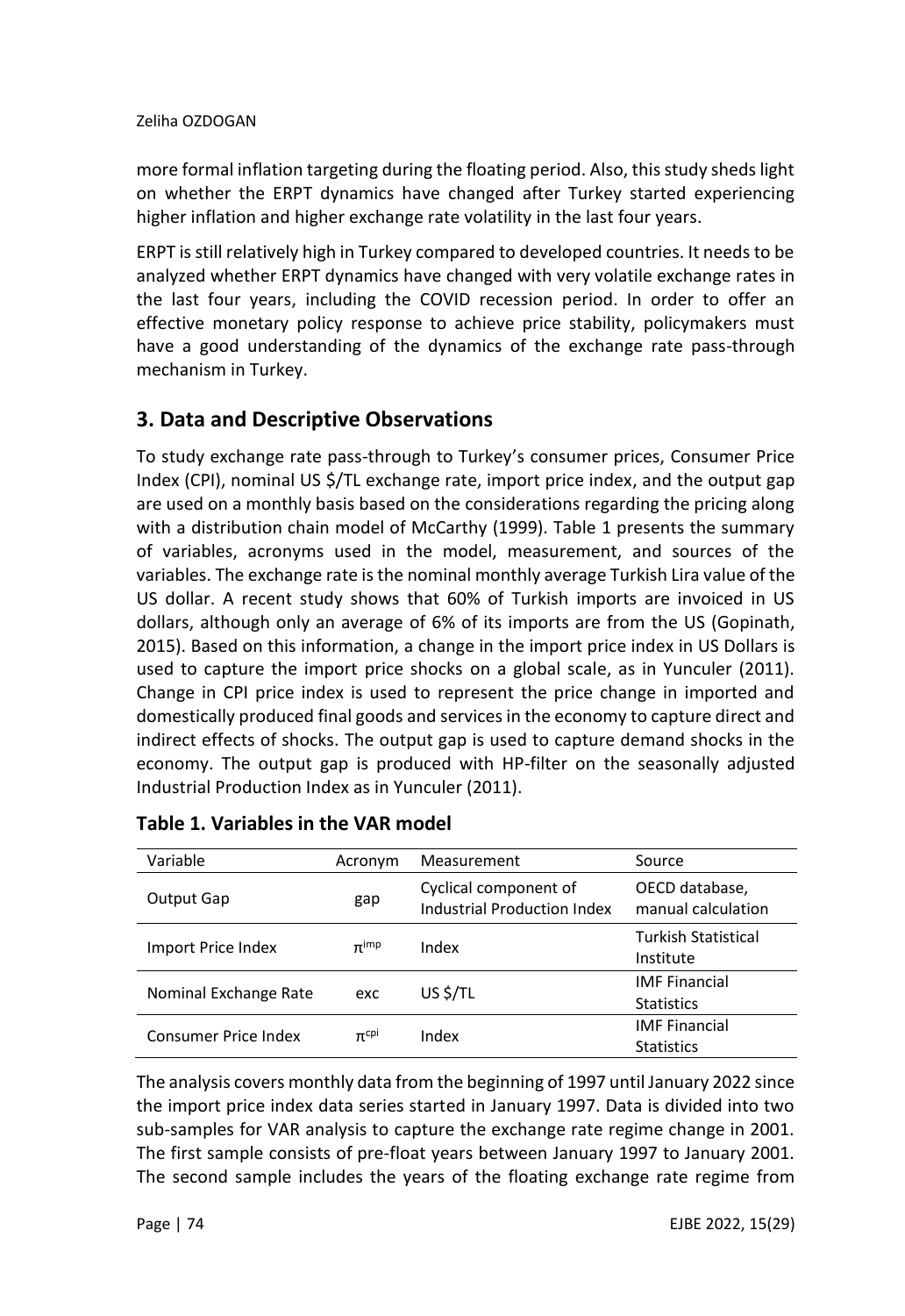January 2002 to January 2022. 2001 data is not included because of a deep financial crisis in Turkey to decrease the noise in the estimations.

The stationarity of the time series variables is checked with unit root tests. It is found that the CPI index, import price index, and exchange rate are not stationary. First, differences in the log of CPI index, import price index, and the exchange rate is used to solve the unit root problem. Output gap series is found to be stationary and used in levels.

Looking at the historical change of the monthly inflation in Turkey since the early 1990s (Figure 1), one can observe persistently high inflation rates throughout the 90s. Turkey experienced a large financial crisis in 2001. The inflation rates had consistently declined since 2001 when Turkey adopted an IMF-backed economic program with increased central bank independence and targeted an inflation level. The inflation rate in May 2004, for instance, dropped below the 10% level for the first time relative to the past several decades. But, after 2017, the Turkish Lira experienced large depreciation against US dollars and lost its value by 44% only in 2021 (Turak, 2022). The inflation rate started increasing again. January 2022 annualized inflation rate increased to 48%, which is the highest level after the 2001 financial crisis.



## **Figure 1. Time series plot of %change in CPI index, \$/TL nominal exchange rate, Import Price Index, and Output gap between 1997 and 2022.**

The evolution of the monthly \$/TL exchange rate shows big depreciation. The volatility of the Turkish Lira has increased dramatically after May 2001 with the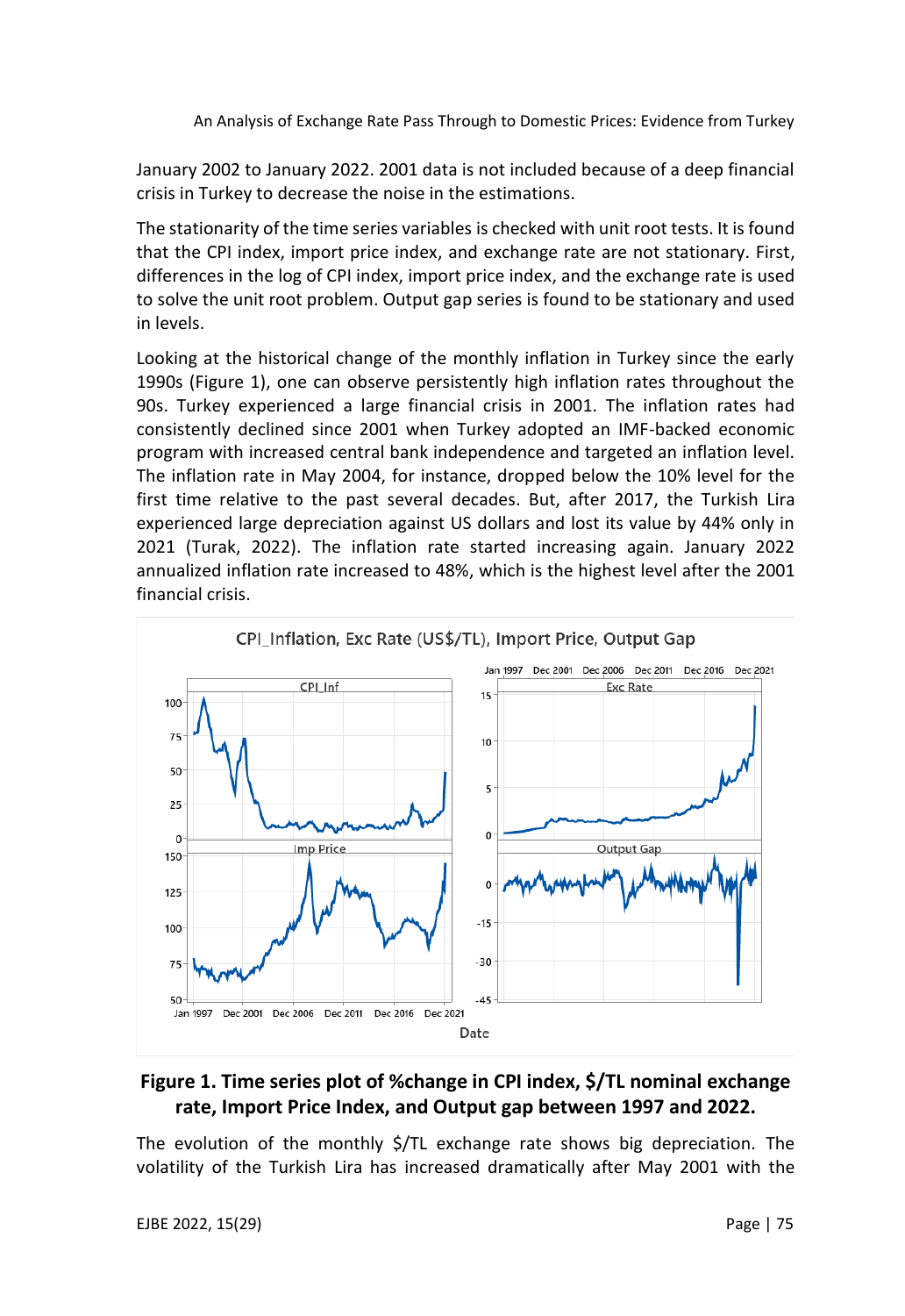floatation of the currency against other currencies (see Figure 2). The Turkish Lira has experienced large depreciation against the US dollar in 2018 and 2021. The volatility of the Turkish Lira even doubled when the data were analyzed separately for 2002-2017 and 2018-2022. In fact, the standard deviation of the average monthly nominal exchange rate increased to 2.07 from 0.84 in the 2018-2022 period.



**Figure 2. Monthly change in the log of the nominal exchange rate (\$/TL)**

## **4. Method and Model**

In this study, a reduced form Vector Auto Regression model (VAR) is used a la McCarthy's (1999; Campa & Goldberg, 2005,2010) and Ca'Zorzi's (2007) set up to measure ERPT. VAR allows measuring ERPT not only within a specific time period but also in a dynamic manner. VAR is the most commonly used method for estimating ERPT because it removes the issue of endogeneity between inflation and exchange rate by allowing dynamic feedback between them. It also allows for monitoring the evolution of the pass-through over time. It is particularly important because the speed and duration of pass-through are closely linked to short- and medium-term inflation forecasting.

The baseline VAR model used to analyze the ERPT is:

$$
Y_t = C + \sum_{i=1}^p \Phi_i Y_{t-1} + \varepsilon_t \tag{1}
$$

Where *Y<sup>t</sup>* represents the vector of endogenous variables, *C* is a vector of constants, *Φ<sup>i</sup>* is the matrices of autoregressive coefficients, and *εt* is a vector of white noise processes. The error terms are assumed to be serially uncorrelated with zero mean and constant variance with a variance-covariance matrix of E ( $\epsilon_t \epsilon_t'$ ) =  $\Sigma_{\epsilon}$ . The constants and the autoregressive coefficients (i.e., C and  $\Phi_1$ ,  $\Phi_2$ ,..., $\Phi_0$ ) are estimated by Ordinary Least Squares (OLS) for each part of the equation (1) separately. The sample covariance matrix of the OLS residuals is used to estimate  $\Sigma_{\epsilon}$ .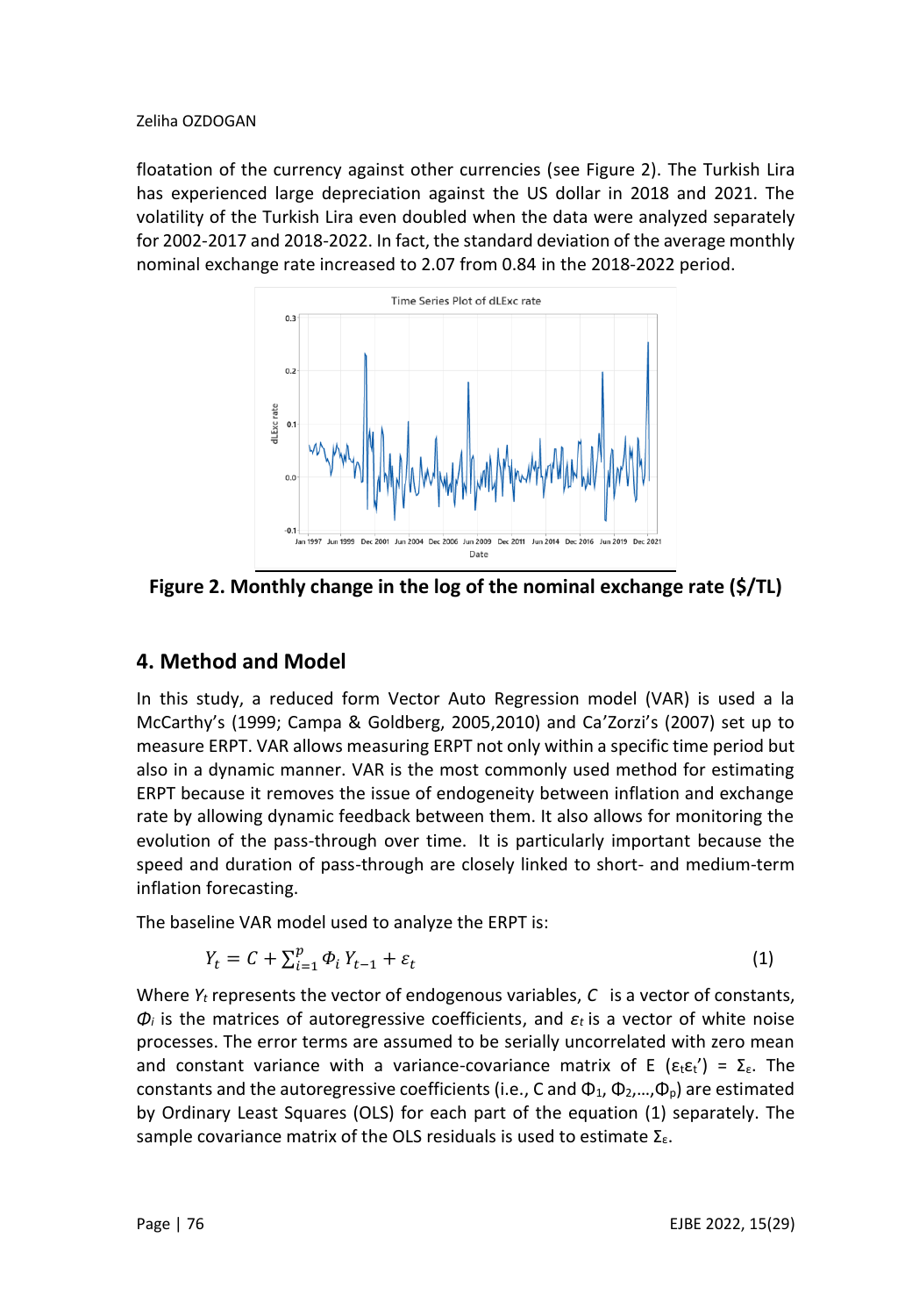VAR model includes stationary endogenous variables; *dlexc,* which is *the* first difference of log of exchange rate; *dlπ imp,* which is *the* first difference of log of import price index; a *gap* which is *the* output gap in levels; and *dlπ<sup>t</sup> cpi* which is *the* first difference of log of consumer price index with the same order in the model. The model can be represented as follows as in Yunculer (2011) and Kara and Ogunc (2008):

$$
dlexc_t = E_{t-1}(dlexc_t) + \varepsilon_t^{dlexc}
$$
\n(2)

$$
dl\pi_t^{imp} = E_{t-1}(dl\pi_t^{imp}) + \alpha_1 \varepsilon_t^{dlexc} + \varepsilon_t^{imp}
$$
\n(3)

$$
gap_t = E_{t-1}(gap_t) + \beta_1 \varepsilon_t^{dlexc} + \beta_2 \varepsilon_t^{imp} + \varepsilon_t^{gap}
$$
\n(4)

$$
dl\pi_t^{cpi} = E_{t-1}(dl\pi_t^{cpi}) + \delta_1 \varepsilon_t^{dlexc} + \delta_2 \varepsilon_t^{imp} + \delta_3 \varepsilon_t^{gap} + \varepsilon_t^{cpi}
$$
 (5)

*εt dlexc* represents nominal exchange rate shock, *ε<sup>t</sup> gap* represents demand shock*, and εt imp and ε<sup>t</sup> cpi* represent shocks to import and consumer prices, respectively. *Et-1(.)*  represents the expectation of the variable based on the information set available at the end of period t-1. Given the structure of the recursive VAR, conditional expectations in equations 2-5 are replaced by linear projections of the lags of the four endogenous variables in the system, which make the model a simple VAR estimation (Yunculer, 2011).

The ordering of the variables is the exchange rate, import prices, output gap, and consumer prices, in line with Kara and Ogunc (2008) and Yunculer (2011). The exchange rate is ordered first since exchange rate shocks are considered exogenous, and other variables can only affect it by future expectations. The consumer price index is ordered last because the pricing chain goes from import prices to consumer prices.

The lag lengths are selected by making use of the VAR system that includes a constant term. According to the Schwarz Information criterion and Akaike Information criterion, the most appropriate lag length is found to be one for both sub-periods.

A separate equation for oil price denominated in the local currency has not been included in the model as in the McCarthy's (1999) study because "the oil-based prices are administered prices in Turkey, and for some products, private consumption tax compromises over 80% of the price and therefore the impact of international oil price developments can often be distorted by the changes in special consumption taxes" (Kara & Ogunc, 2005). Turkey imports oil from the exporter countries, which is implicitly included in the import price index.

## **4.1. Estimation of Pass-through Coefficients**

The impulse response function enables us to observe the dynamic effects of exchange rate shocks on consumer prices over time. Therefore, in the analysis, impulse response functions of CPI inflation to a one-unit innovation to the exchange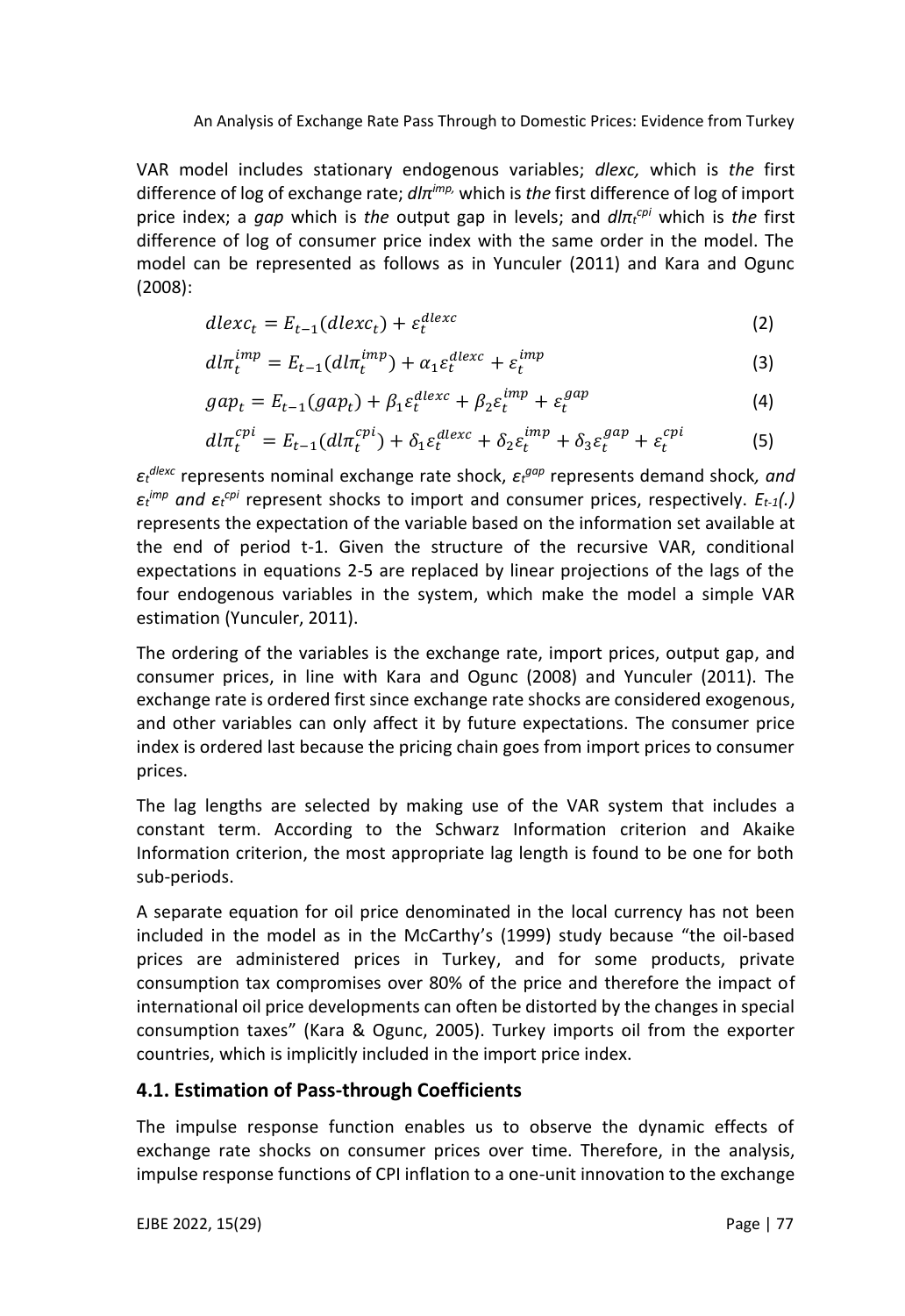rate (a depreciation of the Turkish Lira) are used to assess the degree of ERPT in domestic prices in Turkey. Following Leigh and Rossi (2002), Shambaugh (2008), and Yilmazkuday (2022), ERPT is estimated as the ratio between the two-year cumulative impulse response of consumer prices and the two-year cumulative impulse response of the exchange rate, both following a specific shock. Specifically, I specify the passthrough coefficient for *j* periods after a shock taking place at time *t* as follows as in Yilmazkuday (2022):

$$
ERPT_j = \frac{\sum_{i=t}^{t+j} d l c p i_i}{\sum_{i=t}^{t+j} d l e x r a t e_i} = \frac{CIR \ of \ CPI \ to \ an \ Exchange \ Rate \ shock}{CIR \ of \ Exchange \ Rate \ to \ an \ Exchange \ Rate \ Stock} \tag{6}
$$

# **5. Empirical Findings**

A reduced-form VAR model for the two sample periods is estimated separately, and the impulse responses over a one-year horizon for these two periods are analyzed. Figure 3 shows the impulse response of CPI inflation to one unit (percent) exchange rate shock for both sub-samples, which include data from January 1997 to January 2001(pre-float period) and January 2002 to January 2022 (floating period).





As shown in Figure 3, the response of inflation is more in the second period. Inflation increases about 0.2% as a response to an exchange rate depreciation within three months during the pre-floating period, then the effect declines. The response stabilizes after nine months. However, inflation rises about 0.5% as a result of an exchange rate depreciation within two months during the floating period. The response stabilizes more quickly after six months. This behavior is in line with economic theory stating that a depreciation of the currency increases the net exports, and increases the GDP, eventually passing through to consumers with higher prices.

As shown in Figure 4, the Import price decreases initially after the depreciation of the Turkish Lira during the pre-float period. This is in line with the model since the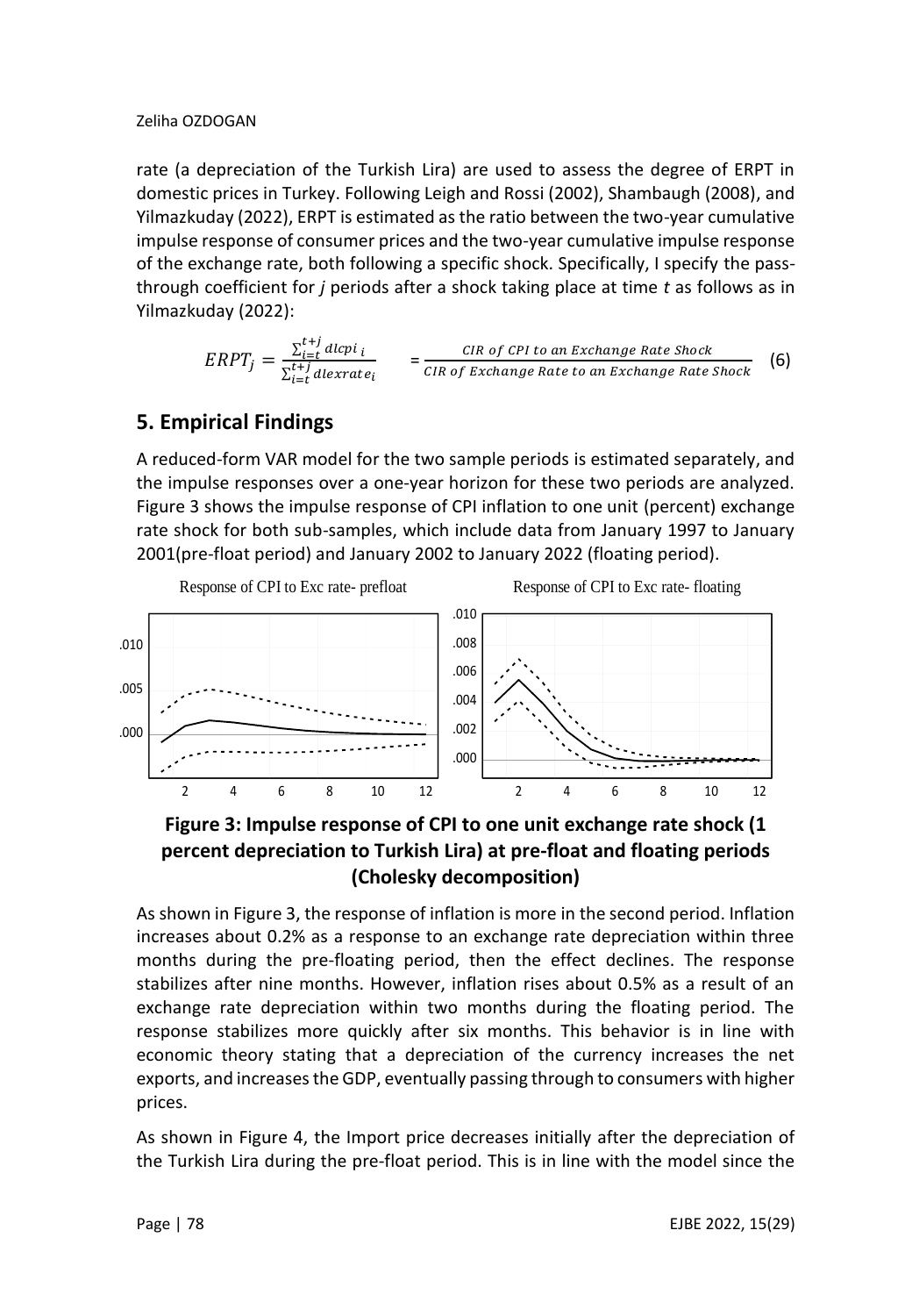import price index is in US dollars. That means a depreciation of the Turkish Lira creates a decrease in dollar denominated prices and can be interpreted as an increase in Lira-denominated prices. Output responds positively to a currency depreciation which is consistent with the economic theory.

Import prices give a similar negative response to a one percent exchange rate depreciation at the floating period, too. However, it takes a longer time for import prices to stabilize during the floating period. Output increases initially but decreases after the second period.



**Figure 4. Impulse response to one unit exchange rate shock at pre-float period (Cholesky decomposition)**



**Figure 5. Impulse response to one unit exchange rate shock at floating period (Cholesky decomposition)**

Figure 6 shows the estimated cumulative exchange rate pass-through for CPI inflation for two sub-samples following a one-unit innovation in the exchange rate. ERPT on consumer prices in Turkey is incomplete, and it is lower during the prefloating exchange rate period (i.e., before 2001) than that during the floating exchange rate period. During the floating exchange rate period, the impacts of exchange rate movements on inflation have changed in terms of magnitude and duration. For instance, while 22 % of the movement in the exchange rate passed through to inflation by the eighth month during the pre-floating period, it is 35 % by the sixth month during the floating period.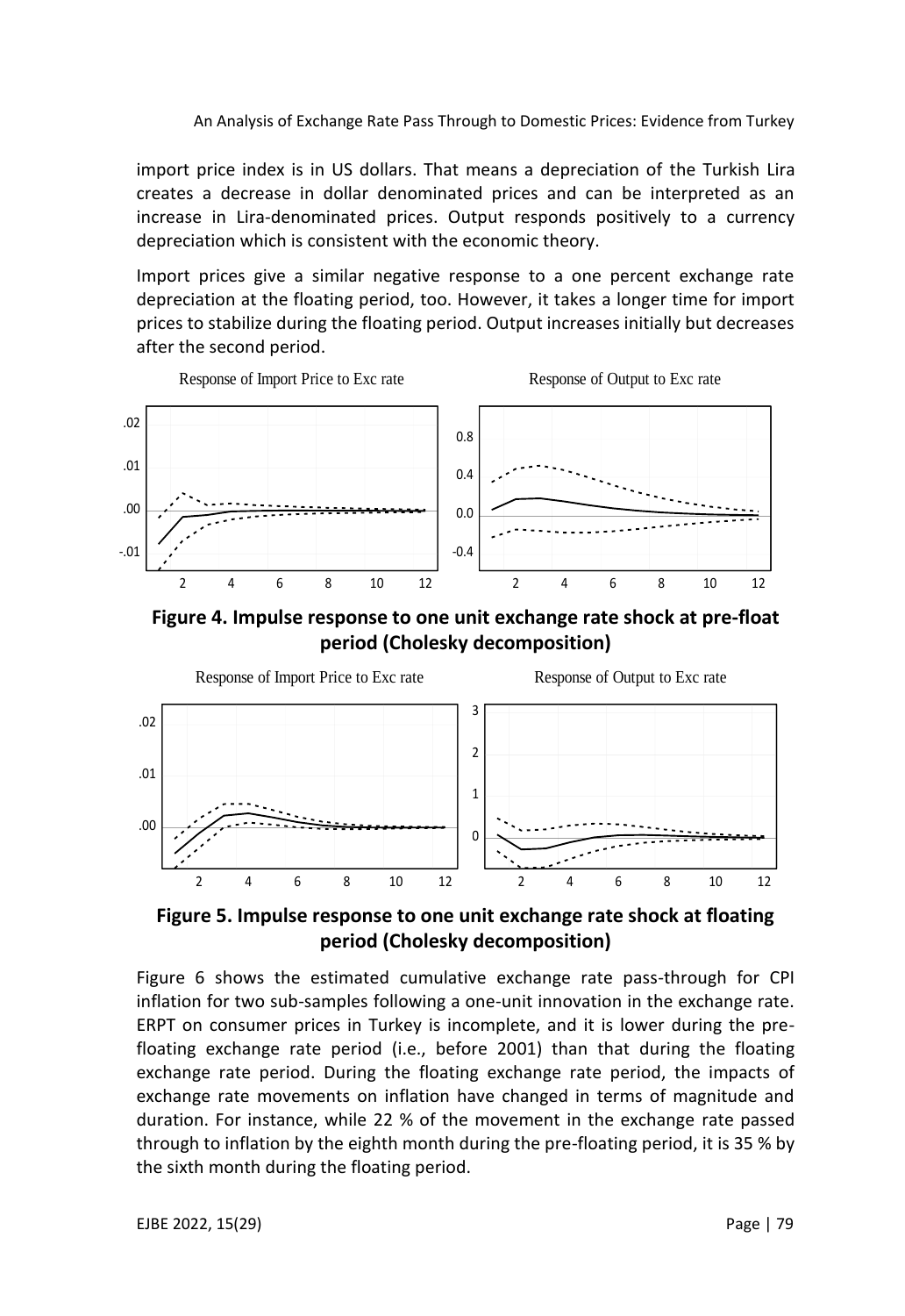

**Figure 6. Cumulative Pass-through to Inflation (Before and After the Floating Exchange Rate Regime)**

These figures demonstrate that the ERPT has increased after Turkey adopted the floating exchange rate regime. This is somewhat puzzling but consistent with the increase in the volatility of the exchange rate. ERPT literature states that an increase in exchange rate volatility is associated with higher ERPT (Campa & Goldberg,2005). Turkish Lira has experienced almost 50% depreciation against the US dollar in 2021 (Kubilay, 2021) as well as similar episodes in July 2018 and October 2020, mostly due to unorthodox monetary policy practices by the Turkish government. Turkish central bank is losing its independence (Ahmadi & Prakash, 2022), and the confidence of the public is declining due to more autocratic policies by the government (Ozdogan, 2020), especially in the last four years. This might explain the unconventional results presented here for the floating period. To further analyze the floating period (i.e., 2002-2022) and specifically test whether the increase in exchange rate volatility in the last four years increased the ERPT, robustness tests are conducted. The results are presented in the section on robustness tests.

Forecast error variance decomposition gives insight into the various shocks affecting the CPI inflation by decomposing the variation in CPI inflation into shocks to endogenous variables. Forecast error variance decomposition of Turkish inflation is presented in Table 2 for different horizons. As is evident, import prices and exchange rate contributed the most volatility of inflation in pre-float and floating periods, respectively. Specifically, during the pre-float period, 17% of the variation in inflation is explained by import prices, whereas only 3% of the variation is explained by the exchange rate after one year. The smaller impact of exchange rates can be explained by the fixed exchange rate regime utilized in Turkey during the pre-float period. This picture changes dramatically for the floating period. In this period, 35% of the variance in inflation is explained by the exchange rate, whereas only 7% of the variation is explained by import price after one year. Forecast error variance decomposition analyses suggest that inflation is mostly driven by the exchange rate following its own shock at the floating period.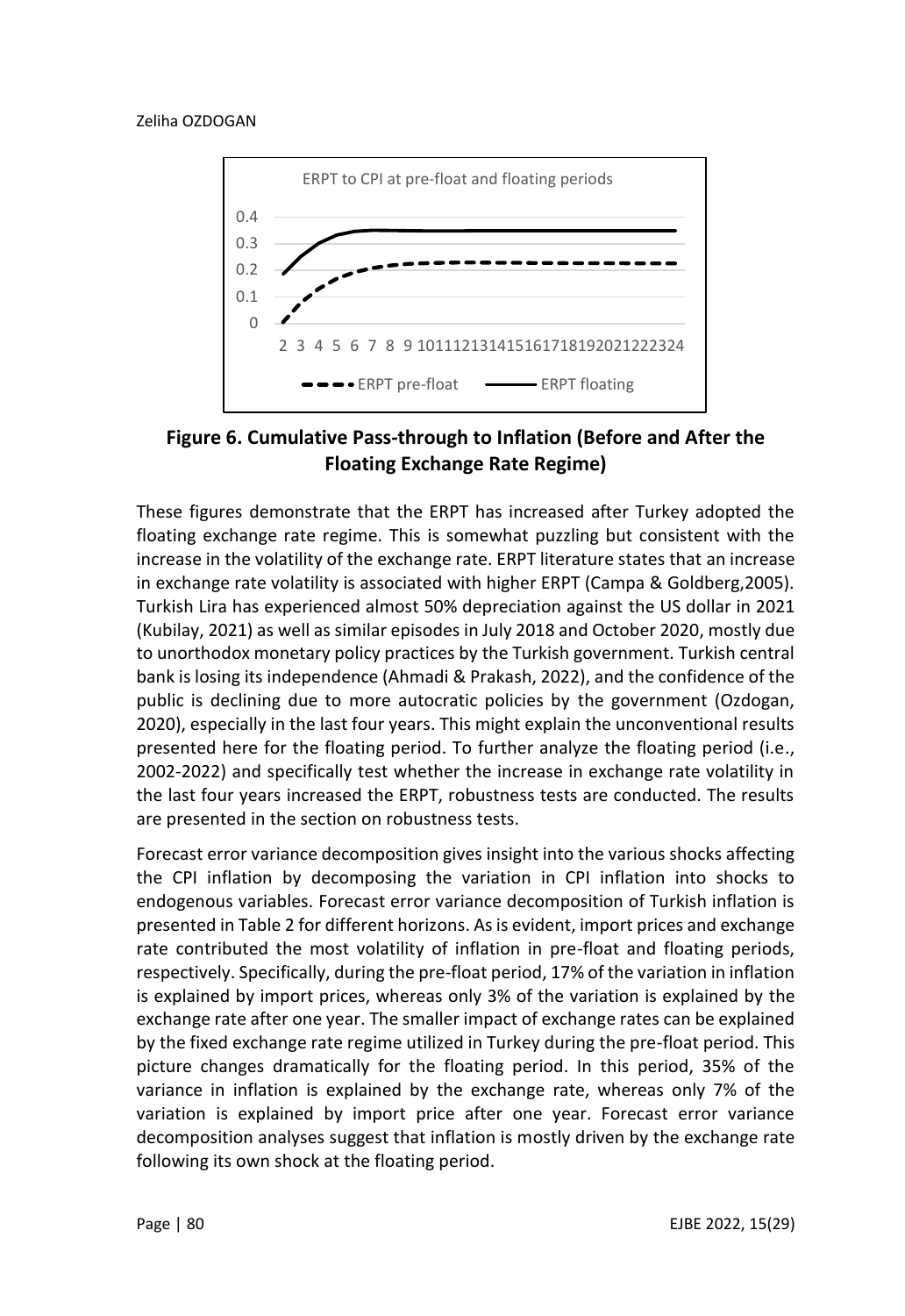|                      |       | <b>Pre-Floating Period</b> |       |       | <b>Floating Period</b> |       |  |
|----------------------|-------|----------------------------|-------|-------|------------------------|-------|--|
| Contribution of      | After | After                      | After | After | After                  | After |  |
| endogenous           | one   | one                        | one   | one   | one                    | one   |  |
| variables            | Month | Quarter                    | Year  | Month | Quarter                | Year  |  |
| <b>Exchange Rate</b> | 0.6%  | 2%                         | 2.9%  | 14.6% | 34.4%                  | 35.2% |  |
| Output               | 0.0%  | 1.2%                       | 7.6%  | 0.0%  | 0.85%                  | 2.4%  |  |
| <b>Import Price</b>  | 2.7%  | 13.7%                      | 16.7% | 5.6%  | 6.2%                   | 6.6%  |  |
| <b>CPI Inflation</b> | 96.7% | 83.1%                      | 72.8% | 79.7% | 58.5%                  | 55.8% |  |

**Table 2. Forecast Error Variance Decomposition of CPI inflation.**

# **6. Robustness Checks**

Several robustness checks are administered to confirm the validity of the results. The order of the endogenous variables is changed, and VAR is re-estimated. Impulse responses and ERPT coefficient were found to be the same with different ordering of the endogenous variables for both sub-samples.

The second sub-sample includes episodes of large currency depreciation and a decrease in central bank independence in Turkey, especially after 2017. To analyze whether the ERPT dynamics have changed after 2017, the sub-sample was divided into two groups to do some robustness checks. It is evident that the 2018-2022 impulse response of CPI to an exchange rate shock is dramatically different than that in 2002-2017 (See Figures A1 and A2 in Appendix A). CPI inflation increases about 0.1% as a response to an exchange rate depreciation within the first month, and the effect declines in four months in the 2002-2017 period. However, inflation rises about 1.5 % as a result of an exchange rate depreciation in the first two months before it starts to decline for the next two months in the 2018-2022 period.

ERPT has also changed after 2017. It seems ERPT was low before 2018, around 5% after 24 months; however, it is very high, around 60 % in the 2018-2022 period after stabilizing in 18 months (see Figures A3 and A4 in Appendix B). This result is in line with the literature stating that high inflation and high volatility of exchange rate are correlated with higher exchange rate pass-through (Taylor, 2000; Campa & Goldberg, 2005). This result is also in line with the literature regarding the slowing down of the ERPT with inflation targeting for the second period if the latest episodes of high inflation and the highly volatile exchange rate have not been included.

# **7. Conclusion**

This paper provides empirical evidence on the incompleteness and the pattern of ERPT on Turkey's CPI inflation based on a reduced form VAR Model for two subperiods: before and after Turkey's adoption of the floating exchange rate regime in 2001. Results demonstrate that ERPT is not only incomplete but also has a different pattern before and after the floating exchange rate regime. The pass-through has increased in Turkey after the adoption of the floating regime. Specifically, it increased to 35% from 22% after the regime change. Most of the pass-through for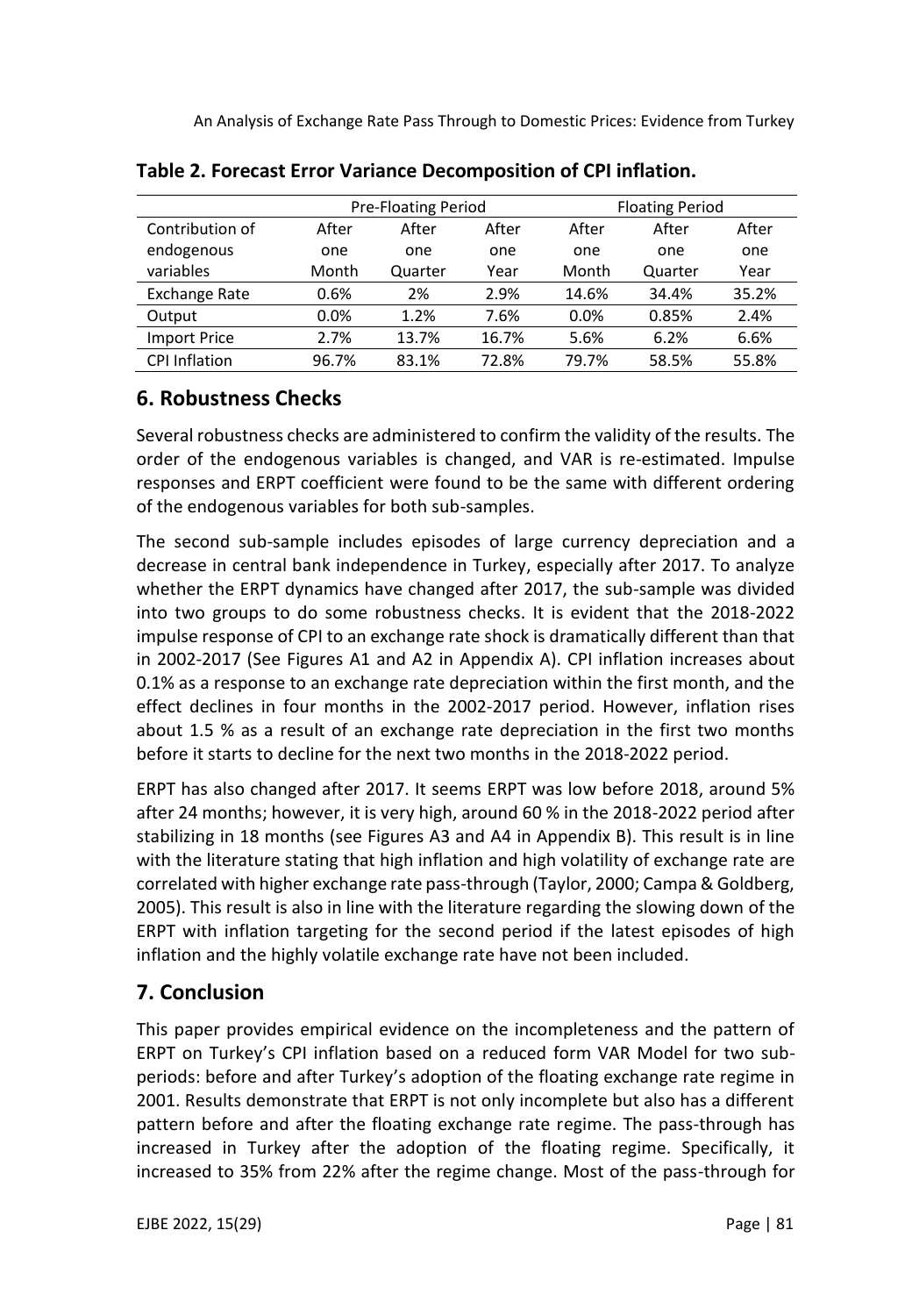the pre-float period is completed within nine months. However, completion of passthrough takes less time –about six months- after the adoption of the floating exchange rate regime. Robustness tests reveal that the floating period needs to be analyzed deeply since Turkey has experienced large exchange rate depreciation in the last four years. When the floating period is divided into two subsamples before and after 2017, the results show a very clear conclusion. ERPT was low, even lower than the pre-float period between 2002-2017, which is in line with the literature. Turkey had stable inflation with a less volatile exchange rate with a more credible central bank during in 2002-2017 period. Following 2017, ERPT increased very dramatically with a higher inflation rate and a more volatile exchange rate.

The findings have some policy implications. First, policy measures designed to limit exchange rate volatility and reduce the pass-through rate would greatly contribute to price stability, given that a credible commitment to maintain low and stable inflation is a key factor in weakening the ERPT even in sizable depreciation of the currency (Ha et al., 2020). On the other hand, this policy is hard to achieve in uncertain global financial markets, particularly in the post-COVID era. The second policy implication would be improving the central bank independence, which could potentially decrease ERPT to domestic prices because a central bank free from political and other pressures has a better position to make concrete policies to stabilize the prices and anchor inflation expectations.

The policy implications presented are explicit by not precise because of the limitations of this study. This study does not specifically consider the impacts of the COVID 19 recession and supply chain problems. Moreover, this study does not consider the frequencies of the exchange rate shocks before and during the floating exchange rate regime. Future research can investigate the shocks causing exchange rate fluctuations. It would be interesting to test whether exchange rate shocks due to different underlying reasons pass-through to the prices differently. In addition, future research could use dynamic stochastic general equilibrium models where the pricing behavior is modeled explicitly.

## **References**

Ahmadi, S., & Prakash A. (2022, January, 10). Autocrats Are Exploiting COVID-19 to Weaken Central Bank Independence. *Foreign Policy*. [https://foreignpolicy.com/2022/01/10/covid-19](https://foreignpolicy.com/2022/01/10/covid-19-pandemic-economy-central-bank-independence-turkey-china-monetary-policy/) [pandemic-economy-central-bank-independence-turkey-china-monetary-policy/](https://foreignpolicy.com/2022/01/10/covid-19-pandemic-economy-central-bank-independence-turkey-china-monetary-policy/)

Aksoy, Y., & Riyanto Y. (2000). Exchange Rate Pass-Through in Vertically Related Markets. *Review of International Economics*, 8(2), 235-51. <https://doi.org/10.1111/1467-9396.00218>

Alper, K. (2003). Exchange Rate Pass-Through to Domestic Prices in Turkish Economy. MSc Thesis. Middle East Technical University. Ankara, Turkey.

Arbatli, E. (2005). Exchange Rate Pass-Through in Turkey: Looking for Asymmetries. *Central Bank Review*, 2, 85-124.

Burstein, A., & Gopinath G. (2014). International prices and exchange rates. *Handbook of International Economics.* 4 th ed, 391-451. [https://doi.org/10.1016/B978-0-444-54314-](https://doi.org/10.1016/B978-0-444-54314-1.00007-0) [1.00007-0](https://doi.org/10.1016/B978-0-444-54314-1.00007-0)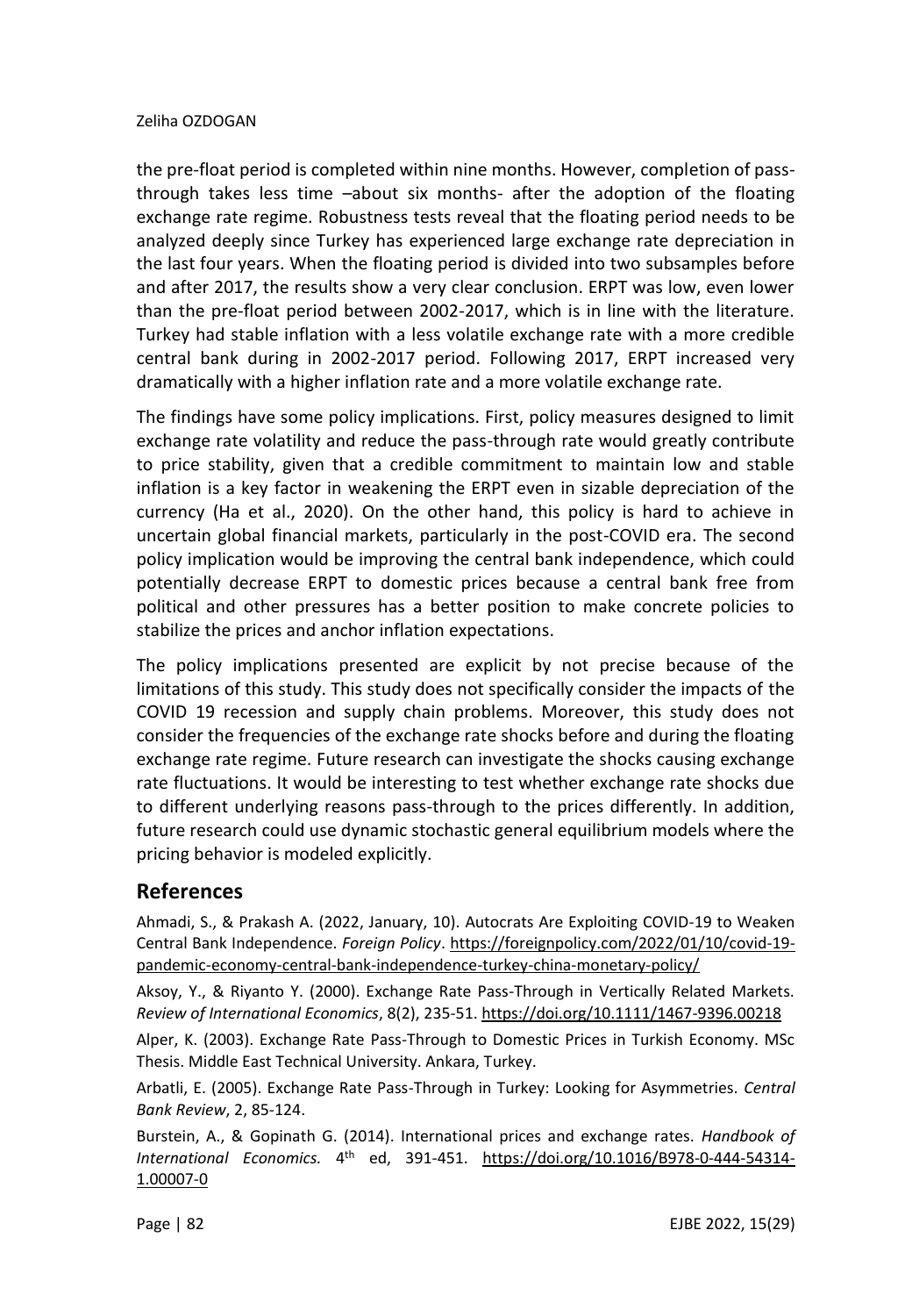Butkiewicz, J.L., & Ozdogan Z. (2014). Financial Crises, Monetary Policy Reform and Monetary Transmission Mechanism in Turkey. *Middle East Developmental Journal.* 6(1), 66-83. <https://doi.org/10.1080/17938120.2014.885484>

Ca'Zorzi, M., Hahn, E., & Shanchez, M. (2007). Exchange Rate Pass-through in Emerging Markets. *European Central bank Working Papers*. 739

Campa, J., & Goldberg L. (2002) Exchange Rate Pass-through into Import Prices: A Macro or Micro Phenomenon? *NBER Working Paper* 8934 <https://doi.org/10.3386/w8934>

Campa, J., & Goldberg L. (2005). Exchange Rate Pass-through into Import Prices. *The Review of Economics and Statistics*, 87(4), 679-690. <https://doi.org/10.1162/003465305775098189>

Campa, J., & Goldberg L. (2010). The sensitivity of CPI to exchange rates: distribution margins, imported inputs and trade exposure. *The Review of Economics and Statistics*, 92(2), 392-407. <https://doi.org/10.1162/rest.2010.11459>

Carranza, L., Galdon-Sanchez J.E., & Gomez-Biscarri J. (2009). Exchange rate and inflation dynamics in dollarized economies. *Journal of Development Economics* 89(1), 98–108 <https://doi.org/10.1016/j.jdeveco.2008.06.007>

Cheikh, N. B., & Zaied, Y.B. (2020). Revisiting the pass-through of exchange rate in the transition economies: new evidence from new EU member states. *Journal of International Money and Finance.* 100[. https://doi.org/10.1016/j.jimonfin.2019.102093](https://doi.org/10.1016/j.jimonfin.2019.102093) 

Choudri, E., & S. Hakura. (2001). Exchange Rate Pass-Through to Domestic Prices: Does the Inflationary Environment Matter? *IMF Working Paper*, No: WP/01/194. <https://doi.org/10.5089/9781451859867.001>

Choudhri, E.U., & Hakura, D.S. (2015). The exchange rate pass-through to import and export prices: The role of nominal rigidities and currency choice. *Journal of International Money and Finance.* 51, 1–25. <https://doi.org/10.1016/j.jimonfin.2014.09.006>

Darvas, Z. (2001). Exchange Rate Pass-Through and Real Exchange Rate in EU Candidate Countries. *Economic Research of the Deutsche Bundesbank, Discussion Paper* 10/01. <https://doi.org/10.2139/ssrn.2785126>

Devereux, M., Engel C., & Storgaard P. (2003). Endogenous Exchange Rate pass-through When Nominal Prices Set in Advance. *NBER Working Paper* No. 9543 <https://doi.org/10.3386/w9543>

Devereux, M., Engel C., & Tille C. (2003). Exchange Rate pass-through and the Welfare Effect on the Euro. *International Economic Review. 44*(1), 223-242 [https://doi.org/10.1111/1468-](https://doi.org/10.1111/1468-2354.t01-1-00068) [2354.t01-1-00068](https://doi.org/10.1111/1468-2354.t01-1-00068)

Dornbusch, R. (1987). Exchange Rate and Prices. *American Economic Review* 77, 93-106.

Flodén, M., & Wilander, F. (2006). State dependent pricing, invoicing currency, and exchange rate pass-through. *Journal of International Economics* 70(1), 178–196. <https://doi.org/10.1016/j.jinteco.2005.08.002>

Forbes, K., Hjortsoe, I., & Nenova, T. (2017). [Shocks versus structure: explaining differences in](https://ideas.repec.org/p/mpc/wpaper/0050.html)  [exchange rate pass-through across countries and time.](https://ideas.repec.org/p/mpc/wpaper/0050.html) *Bank of Englan[d Discussion Papers](https://ideas.repec.org/s/mpc/wpaper.html)* 50. <https://doi.org/10.2139/ssrn.2999637>

Forbes, K., Hjortsoe, I., & Nenova, T. (2018). The shocks matter: improving our estimates of exchange rate pass-through. *Journal of International Economics.* 114, 255-275. <https://doi.org/10.1016/j.jinteco.2018.07.005>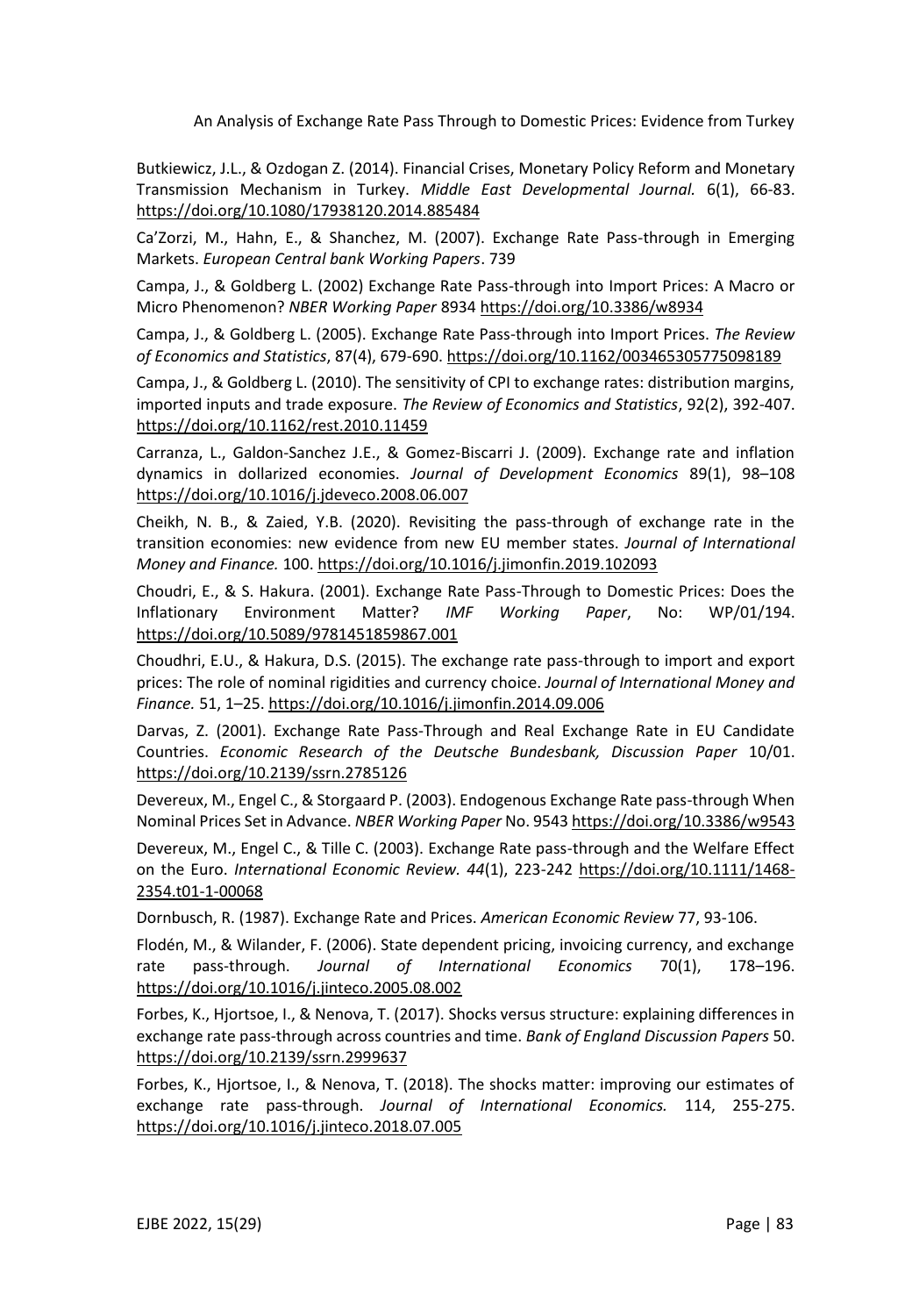Forbes, K., Hjortsoe, I., & Nenova, T. (2020). International evidence on shock-dependent exchange rate pass-through. *IMF Economic Review*. 68, 721-763. <https://doi.org/10.1057/s41308-020-00124-2>

Frankel A., Jeffrey, D., Parsley C., & Shang-Jin W. (2005). Slow Pass-through around the world: A new import for developing countries? *NBER Working Paper* No. 11199 <https://doi.org/10.3386/w11199>

Friberg, R. (1997). In which currency should Exporters Set Their Prices? *Journal of International Economics*. 45, 59-76. [https://doi.org/10.1016/S0022-1996\(97\)00035-4](https://doi.org/10.1016/S0022-1996(97)00035-4)

Gagnon, J., & Ihrig J. (2004). Monetary Policy and Exchange rate Pass-through. *International Journal of Finance and Economics*, 9, 315-338. <https://doi.org/10.1002/ijfe.253>

Gopinath, G., & Itskhoki, O. (2010). Frequency of price adjustment and pass-through. *Quarterly Journal of Economics*. 125 (2), 675–727. <https://doi.org/10.1162/qjec.2010.125.2.675>

Gopinath, G. (2015). The International Price System *NBER Working Paper Series*. No: 21646 <https://doi.org/10.3386/w21646>

Gust C., Leduc, S., & Vigfusson R. (2010). Trade Integration, Competition, and the Decline in Exchange Rate Pass-Through. *Journal of Monetary Economics*. 57(3), 309-324 <https://doi.org/10.1016/j.jmoneco.2010.02.001>

Ha, J., Stocker, M. M., & Yilmazkuday, H. (2020). Inflation and Exchange Rate Pass-through. *Journal of International Money and Finance*. 105, Article 102187. <https://doi.org/10.1016/j.jimonfin.2020.102187>

Hegji, C. (2003). A Note on Transfer Prices and Exchange Rate Pass-Through. *Journal of Economics and Finance* 27(3), 396-403. <https://doi.org/10.1007/BF02761573>

Ihrig J., Marazzi M., & Rothenberg A. (2006). Exchange rate pass-through in the G-7 countries. *International Finance Discussion Papers*. Paper No. 851 <https://doi.org/10.17016/IFDP.2006.851>

Kara H., & Ogunc F. (2005). Exchange rate Pass-through in Turkey: It is slow, but is it really low? *The Central Bank of Republic of Turkey Working Papers*. No: 05/10

Kara H., & Ogunc F. (2008). Inflation Targeting and Exchange Rate Pass-through: Evidence from the Turkish Economy. *Emerging Markets Finance and Trade*, 44, 52-66. <https://doi.org/10.2753/REE1540-496X440604>

Knetter M. M. (1997). Goods prices and Exchange rates: What have we learned. *Journal of Economic Literature* 35(3), 1243-1272.

Krugman P. (1987). Pricing to Market When the Exchange Rate Changes, in *Real-financial linkages among open economies*, Eds. S.W. Arndt and J. David Richardson. Cambridge, MA: MIT Press, 49-70.

Kubilay, M. (2021). *Turkey's self-made currency crisis* <https://www.mei.edu/publications/turkeys-self-made-currency-crisis>

Leigh, D., & Rossi M. (2002). Exchange Rate Pass-Through in Turkey. *IMF Working Paper*. WP/02/204. <https://doi.org/10.2139/ssrn.880852>

Mann C. (1996). Prices, Profit Margins, and Exchange Rates. *Fed. Reserve Bulletin*, 72,366-79.

Marazzi M., Sheets N., & Vigfusson R. (2005). Exchange rate pass-through to US import prices: Some new evidence. *International Finance Discussion Papers*. Paper No. 833. <https://doi.org/10.17016/IFDP.2005.833>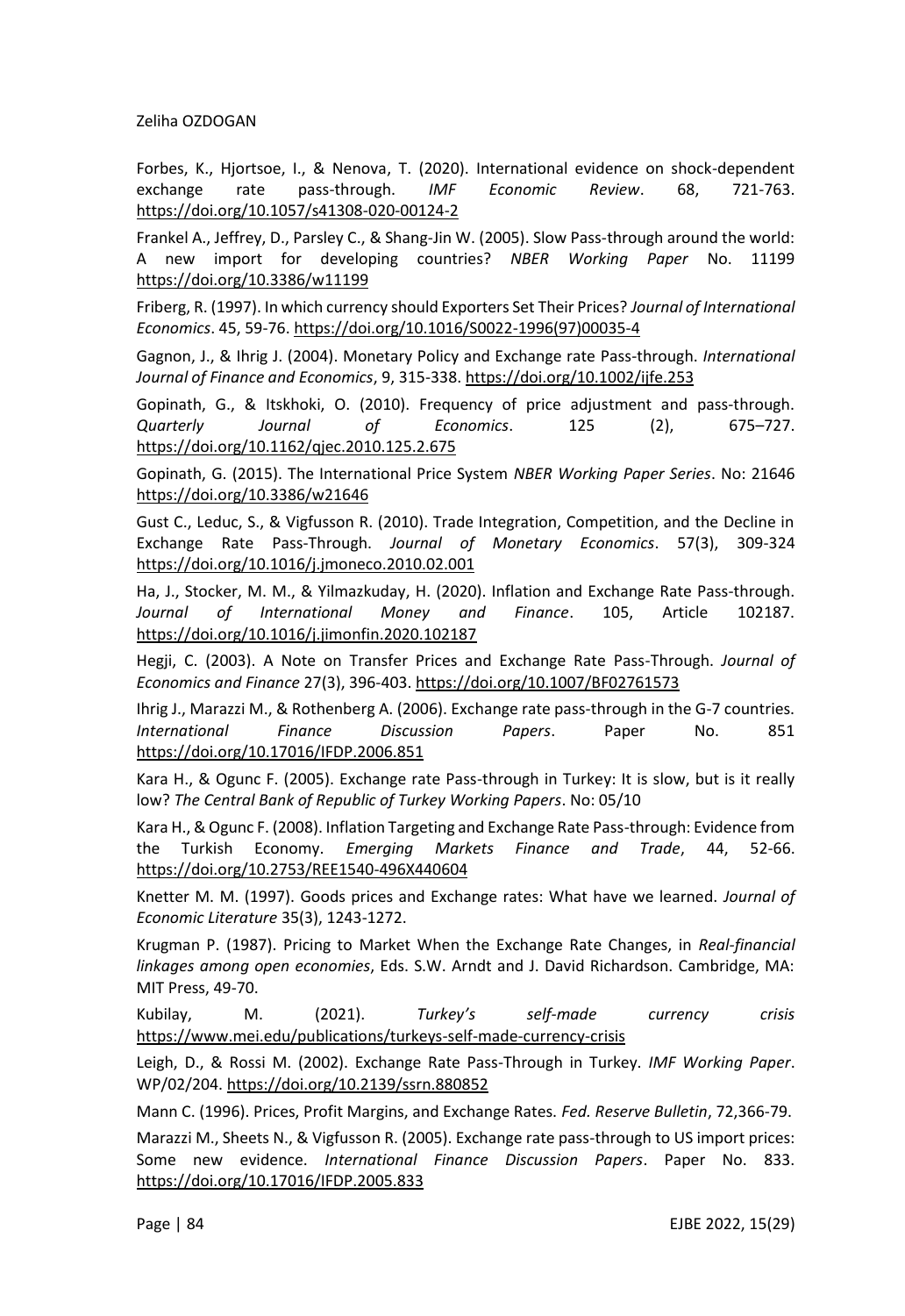McCarthy, J. (1999). Pass-Through of Exchange Rates and Import Prices to Domestic Inflation in Some Industrialized Economies. *BIS Working Paper*. 79. <https://doi.org/10.2139/ssrn.856284>

McCarthy, J. (2007). Pass-Through of Exchange Rates and Import Prices to Domestic Inflation in Some Industrialized Economies. *Eastern Economic Journal*. 33(4), 511-537. <https://doi.org/10.1057/eej.2007.38>

Mihaljek, M., & Klau M. (2001). A note on the Pass-through from Exchange Rate and Foreign Price Changes to Inflation in Selected Emerging Market Economies. *Bank for International Settlements Papers* No:8.

Ozdogan, Z. (2021). The Effects of Democratic Regression on Turkish Economy and the Brain Drain. In *Human Rights in Turkey*. 365-382. Springer, Cham. [https://doi.org/10.1007/978-3-](https://doi.org/10.1007/978-3-030-57476-5_16) [030-57476-5\\_16](https://doi.org/10.1007/978-3-030-57476-5_16)

Sadeghi, S.K., Feshari, M., Marvasti, M.B., & Ghanbari, Z. (2015). Exchange rate pass-through and inflation in dollarized economies: evidence from the Middle Eastern and North African countries. *Iranian Economic Review* 19(2), 139–147.

Taylor J.B. (2000). Low inflation, pass-through, and the pricing power of firms. *European Economic Review* 44, 1389–1408. [https://doi.org/10.1016/S0014-2921\(00\)00037-4](https://doi.org/10.1016/S0014-2921(00)00037-4)

Tunc, C., & Kilinc M. (2018). Exchange Rate Pass-through in a Small Open Economy: A Structural VAR Approach. *Bulletin of Economic Research*. 70(4), 307-378. [https://10.1111/boer.12162](https://10.0.4.87/boer.12162)

Turak N. (2022). *Erdogan blames Turkey's currency problems on 'foreign financial tools' as central bank reserves fall* [https://www.cnbc.com/2022/01/13/erdogan-blames-turkeys](https://www.cnbc.com/2022/01/13/erdogan-blames-turkeys-currency-woes-on-foreign-financial-tools-as-central-bank-reserves-fall.html)[currency-woes-on-foreign-financial-tools-as-central-bank-reserves-fall.html](https://www.cnbc.com/2022/01/13/erdogan-blames-turkeys-currency-woes-on-foreign-financial-tools-as-central-bank-reserves-fall.html)

Velickovski I., & Pugh G. T. (2011). Constraints on exchange rate flexibility in transition economies: a meta regression analysis of exchange rate pass through. *Applied Economics*, 43, 4111-4125. [https://10.1080/00036846.2010.485927](https://10.0.4.56/00036846.2010.485927)

Yilmazkuday, H. (2022). Drivers of Turkish Inflation. *Quarterly Review of Economics and Finance*. 84, 315-323. [https://doi.org/10.1016/j.qref.2022.03.005.](https://doi.org/10.1016/j.qref.2022.03.005)

Yunculer, C. (2011). Pass-through of External Factors into Price Indicators in Turkey. *Central Bank Review.* 11, 71-84.

#### **Appendix A. The impulse responses of CPI inflation**



Response of CPI to Exc rate- (2002-2017)



EJBE 2022, 15(29) Page | 85